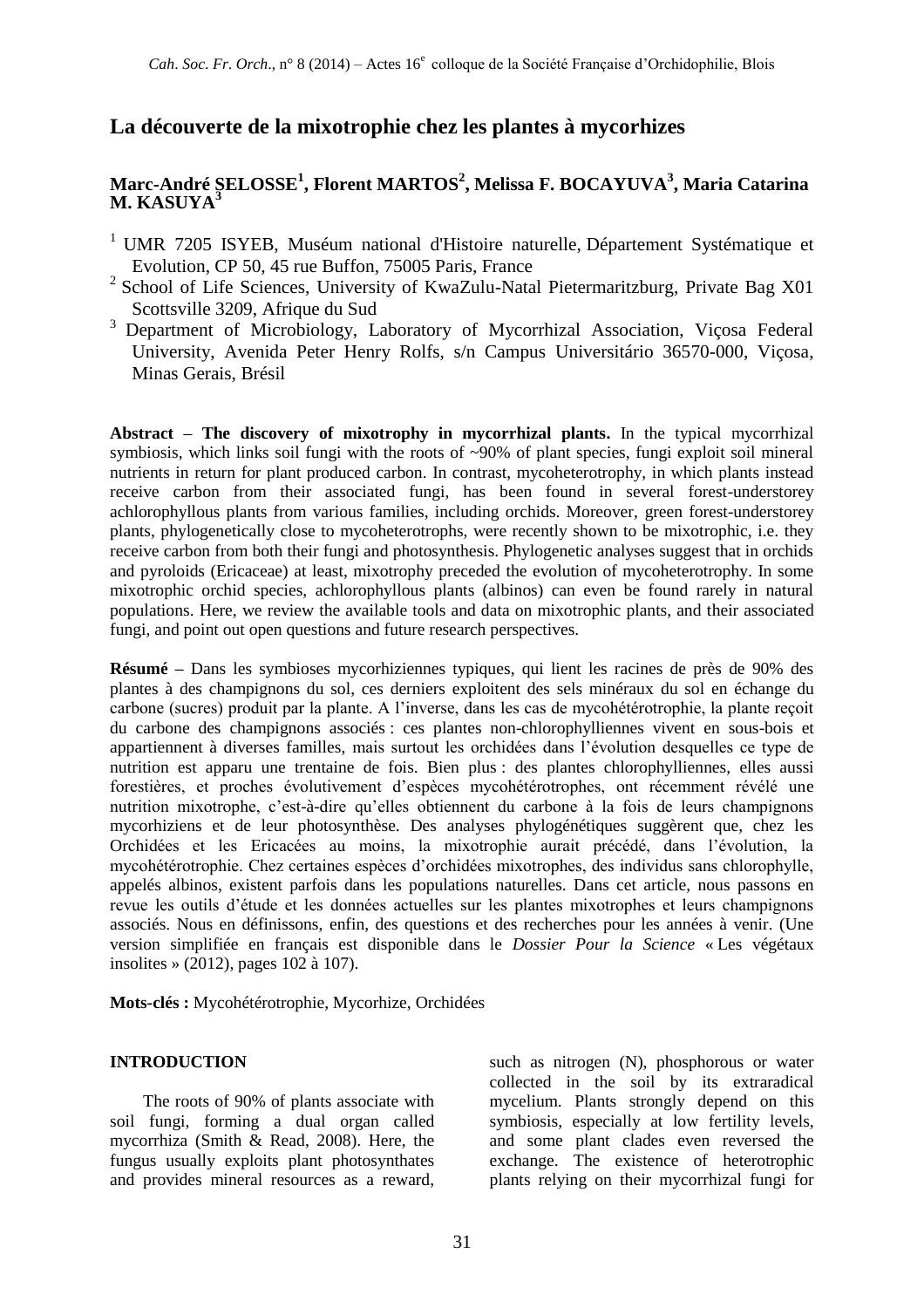carbon (C) nutrition is reported since the XIXth century – where for example *Monotropa hypopitys* (now *Hypopitys monotropa*) was thoroughly investigated in the 40's (see review in Bidartondo, 2005). These plants, arisen several times independently in land plant evolution, were once considered as 'saprophytic', but the fact that (i) they feed on their mycorrhizal fungi and (ii) these fungi are not saprophytic suggested that they should be best called 'mycoheterotrophic' (Leake, 1994; see Merckx, 2013 for review). Indeed, these fungi are, most of the time, mycorrhizal on nearby plants, yet with some exceptions in tropical regions (e.g., Martos *et al*., 2009). A similar case where plants later shift to autotrophy was also known in orchids, whose minute seeds are reserveless and require fungal C to germinate fungi into an underground,<br>mycoheterotrophic' mass of cells (the mycoheterotrophic' mass of cells (the protocorm, Selosse *et al*. 2011; reviewed in Rasmussen, 1995; Smith & Read, 2008; Dearnaley *et al*., 2012).

More recently, adult green plants were discovered to remain partially mycoheterotrophic, i.e. to maintain a C flow from the fungus to the plant over their whole lifespan (Selosse & Roy, 2009; Hynson *et al*., 2013b). This nutritional strategy, where green adult plants obtain C from its the mycorrhizal fungi and its photosynthesis, was discovered in the last decade, mainly thanks to isotopic methods (Gebauer & Meyer, 2003; Bidartondo *et al*., 2004; Julou *et al*., 2005). It is a kind of mixotrophy (i.e. the mix of two trophic strategies, namely photosynthesis and mycoheterotrophy) and, although orchids were instrumental in the emergence of this concept, the phenomenon is now suspected, and partly demonstrated, to be more widespread (Selosse & Roy, 2009). In this contribution, we review the history of the discovery of mixotrophy in mycorrhizal plants.

### **DISCOVERY OF PARTIAL MYCOHETEROTROPHY IN ADULT ORCHIDS**

The suspicion of a partial mycoheterotrophy in orchids comes from two lines of observations in species of the Neottieae orchid tribe: isotopic anomalies and existence of achlorophyllous individuals. Gebauer & Meyer (2003) discovered an isotopic anomaly in some forest orchids, with

 $13^{\circ}$ C and  $15^{\circ}$ N abundances intermediate between these of autotrophic plants and full mycoheterotrophic plants from the same site (Figure 1). This was confirmed from additional European sites by several studies (Bidartondo *et al*., 2004; Julou *et al*., 2005; Tedersoo *et al*., 2007; Abadie *et al*., 2006). In these investigations, sampling was performed to avoid factors likely to bias the comparison. First, only leaves were considered to avoid the  $13^{\circ}$ C enrichment of heterotrophic or celluloserich organs (Cernusak *et al.*, 2009). Samples were collected at same distance above soil to avoid variable contribution of  $^{13}C$ avoid variable contribution of impoverished  $CO<sub>2</sub>$  from soil respiration. Samples were from same light environments to avoid differences in photosynthesis rates: equilibration of isotopic concentration between environmental air and stomatal chamber is lower at higher photosynthetic rates, and forces increased  $^{13}$ C assimilation. Last, autotrophic and mycoheterotrophic references to which partially mycoheterotrophs were compared were often chosen in the same phylogenetic background. Isotopic approaches also allowed quantification of the heterotrophy level, as we will see below.

Independently, achlorophyllous (= albino, white to pinkish due to anthocyanins, Figure 2) individuals are anciently reported in some Neottieae species. Albinos occur especially in the genera *Epipactis* (Salmia, 1986, 1989; Selosse *et al.*, 2004) and *Cephalanthera* (Julou *et al.*, 2005; Abadie *et al.*, 2006; Roy *et al.*, 2013). In many populations, this phenotype remains stable for green individuals and nearby albinos over years (Renner, 1938; Tranchido-Lombardo *et al.*, 2009; Roy *et al.*, 2013), up to 14 years for albinos (Abadie *et al.*, 2006). Although they tend to perform less well than green individuals (see below), some albinos do form flowers and fruits (Salmia, 1986, 1989; Julou *et al.*, 2005; Tranchido-Lombardo *et al.*, 2009). Albinos were thus anciently suggested to depend on their mycorrhizal fungi for C nutrition (e.g., Renner, 1938). Albinos' mycoheterotrophy is now further corroborated by their low chlorophyll content and lack of CO<sub>2</sub> absorption in the light (Figure 3; Julou *et al.*, 2005); congruently, they display  $^{13}C$ enrichment similar to that of mycoheterotrophic plants (Julou *et al.*, 2005; Abadie *et al.*, 2006). This supported the likelihood of a partial mycoheterotrophy in green conspecifics (Selosse *et al.*, 2004 ; Julou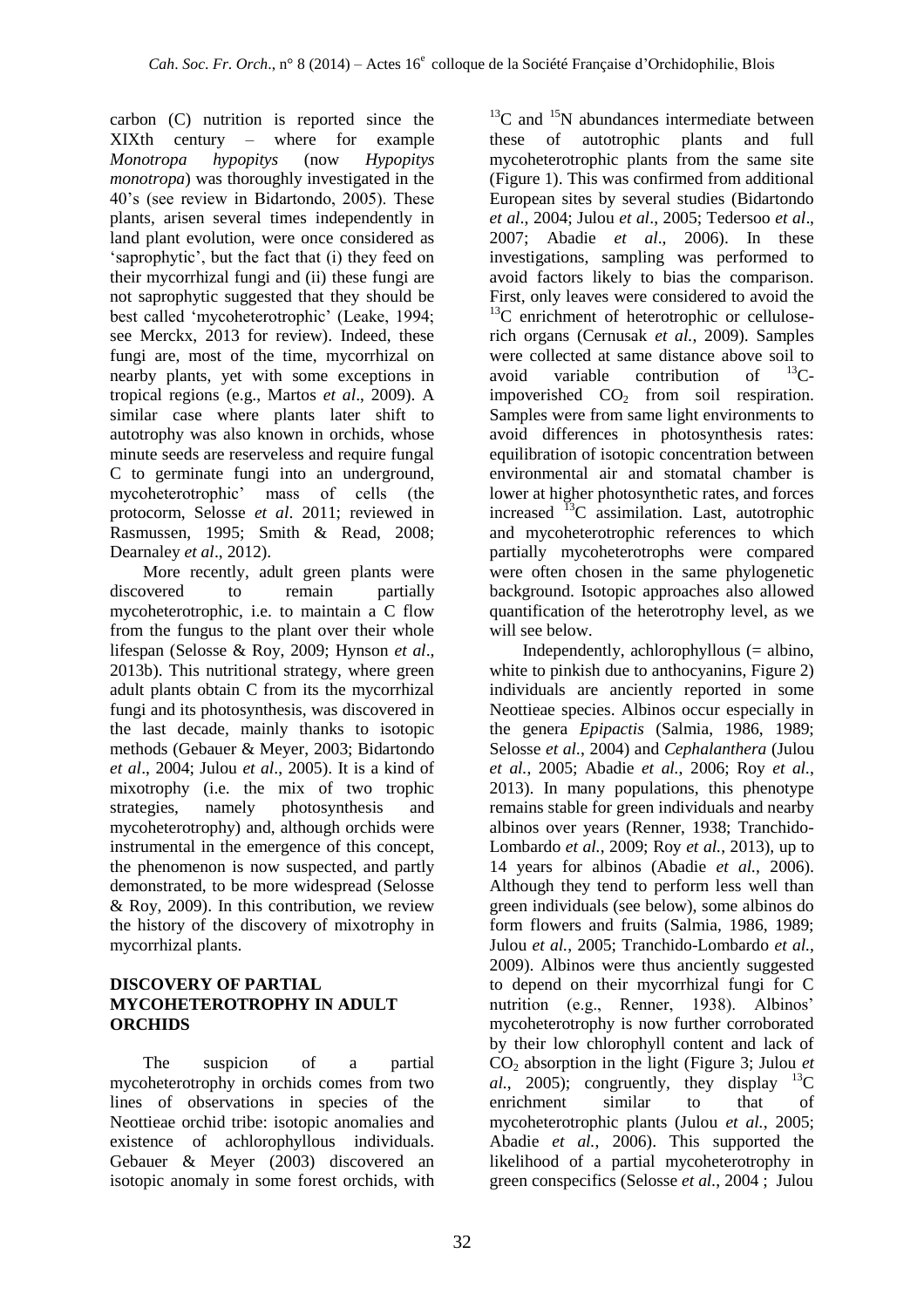

**Figure 1. – Isotopes in mixotrophic and mycoheterotrophic plants.** A diagrammatic presentation of  $^{13}$ C and  $^{15}$ N abundances (in delta values) of co-occurring plant species from a boreal forest (redrawn from Tedersoo *et al*., 2007; means ± SE). Autotrophic plants: *Picea abies* (Pa), *Arctostaphylos uva-ursi* (Au), *Melampyrum sylvaticum* (Ms); mixotrophic orchids: *Listera ovata* (Lo), *Platanthera bifolia* (Pb), *Epipactis atrorubens* (Ea); mixotrophic pyroloids: *Orthilia secunda* (Os), *Chimaphila umbellata* (Cu), *Pyrola chlorantha* (Pc); mycoheterotrophic plant: *Monotropa hypopithys* (Mh); ectomycorrhizal fungi: *Suillus granulatus* (Sg), *Suillus luteus* (Sl), *Coltricia perennis* (Cp), *Sarcosphaera coronaria* (Sc), *Tricholoma myomyces* (Tm), *Thelephora terrestris* (Tt), *Helvella lacunosa* (Hl), *Helvella crispa* (Hc).

*et al.*, 2005), especially considering that they often have small leaves and/or inhabit shaded forest sites. Accordingly, survival of albinos is also reported from green parasitic plants such as *Striga hermonthica* (Press *et al.*, 1991) that use other plants' sap to support part of their C needs (see below and Table X1).

Moreover, anomalies in  $13<sup>C</sup>$  abundance correlate with absence of rhizoctonias, the usual mycorrhizal partners of orchids, the rhizoctonias, a polyphyletic group of



**Figure 2. – Albino plants in mixotrophic orchids.** An albino (inset) coloured in pink by anthocyanins in the normally green Neottieae (orchid) species *Epipactis purpurata* (main picture). Photo A. Hasenfratz.



**Figure 3. – Heterotrophy and lower basal metabolism (lower CO<sup>2</sup> production in the dark) of albinos.** Gas exchanges for *Cephalanthera damasonium* green and albino as a reply to photosynthetic active radiations (PAR).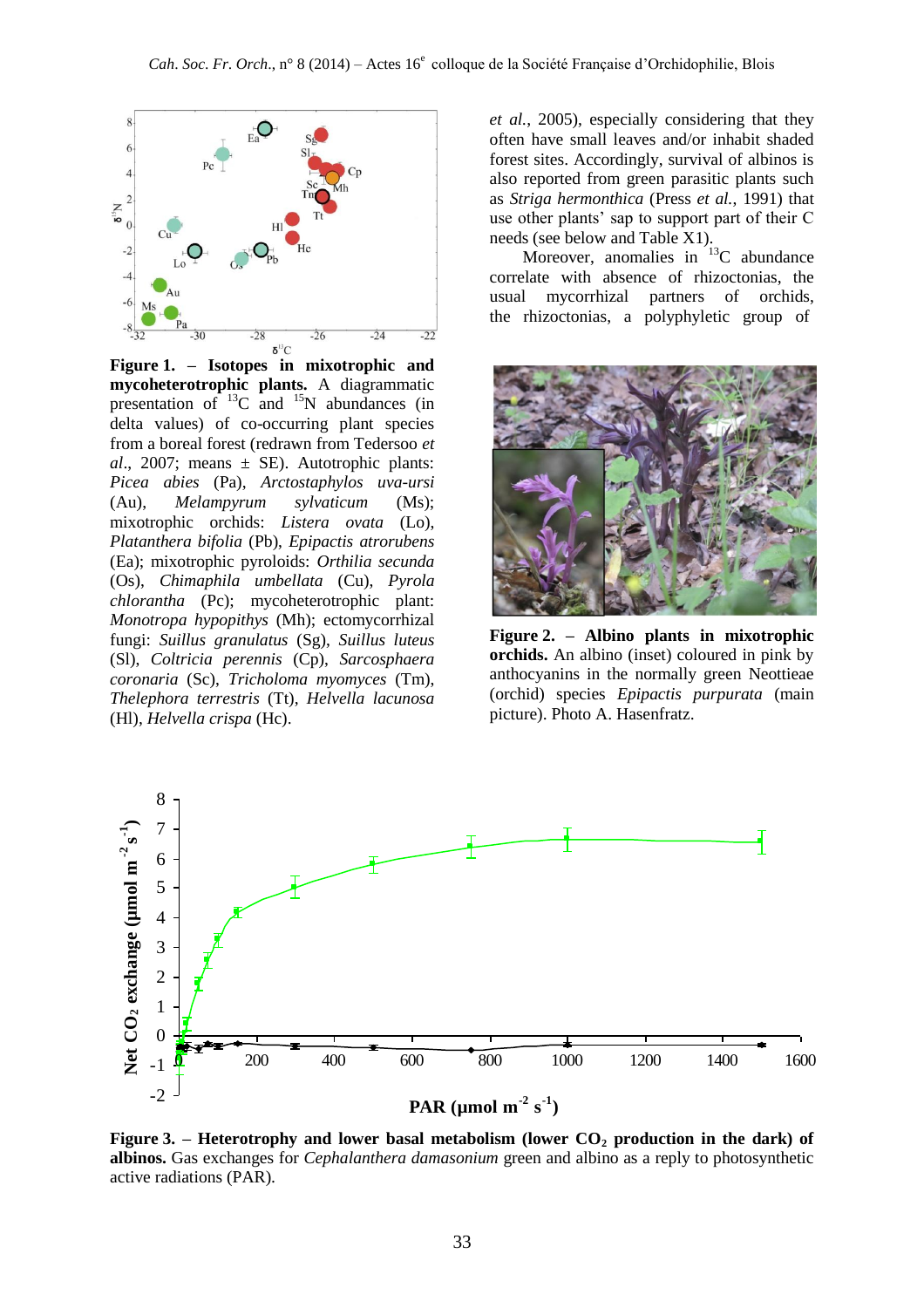saprophytic and parasitic basidiomycetes (namely Tulasnellaceae, Ceratobasidiaceae and some Sebacinales; Dearnaley *et al.*, 2012). Neottieae display various levels of specificity to non-rhizoctonias fungi that are known to form ectomycorrhizae on forest trees: most *Epipactis* species show a preference for Pezizomycetes related to truffles, sometimes with additional fungi (Bidartondo *et al.*, 2004; Selosse *et al.*, 2004; Ouanphanivanh *et al.*, 2008; Ogura-Tsujita & Yukawa, 2008; Shefferson *et al.*, 2008; Liebel *et al.*, 2010); *Cephalanthera* species display a large fungal spectrum including Cortinariaceae, Hymenogastraceae and mainly Thelephoraceae (Bidartondo *et al.*, 2004; Julou *et al.*, 2005; Abadie *et al.*, 2006; Matsuda *et al.*, 2008; Yamato & Iwase, 2008); *Russula* are specific associates to *Limodorum* species (Girlanda *et al.*, 2006; Paduano *et al.*, 2010; Liebel *et al.*, 2010). This is much reminiscent of the fungal associates in fully mycoheterotrophic orchids, which are also ectomycorrhizal on nearby trees (see Dearnaley *et al.*, 2012 for review). A similar feature was reported in Japanese *Cymbidium* species: the green *C. lancifolium* and *C. goeringii* had <sup>13</sup>C abundances intermediate between autotrophs and the mycoheterotrophic *C. macrorhizon* and *C. aberrans* (Motomura *et al.*, 2010); at the same time, they displayed Tulasnellaceae and ectomycorrhizal taxa (Russulaceae, Thelephoraceae and Sebacinaceae) that are exclusive partners of mycoheterotrophic *Cymbidium* species (Ogura-Tsujita *et al.*, 2012). In all, surrounding trees are thus likely to be the ultimate C source of partial mycoheterotrophs, and it is even considered that availability of ectomycorrhizal fungi could be a limitation for partial mycoheterotrophy (Liebel *et al.*, 2010). The association of mixotrophic orchids to ectomycorrhizal fungi starts at seeds germination (Bidartondo & Read, 2008; Tesitelova *et al*., 2012).

These data give an *a posteriori* meaning for experiences carried out by Sadovsky (1965) at a time European protection laws allowed destructive manipulation of native orchids. In repeated attempts to transplant various orchids, he listed some species that did not survive the process: the list interestingly mixes full mycoheterotrophs (*Corallorhiza trifida*, *Neottia nidus-avis*…) and partial mycoheterotrophic species (*Cephalanthera*, *Limodorum* and *Epipactis* spp.), suggesting that in both cases, disconnecting the fungus from its resources (= nearby tree roots) entailed plant death.

As stated above for the genus *Cymbidium*  (Tribe Cymbidieae), partial mycoheterotrophy is not limited to Neottieae. An interesting debate exists over *Corallorhiza trifida* (tribe Maxillarieae): whereas other *Corallorhiza* spp. show deleted plastidial genomes (Freudenstein & Doyle, 1994) and are fully mycoheterotrophic, *C. trifida* has an intact plastidial genome and is somewhat greenish. It is sometime considered as mycoheterotrophic (e.g. McKendrick *et al.*, 2000; Cameron *et al.*, 2009), but is partial mycoheterotrophic based on its  $^{13}$ C natural abundance (one quarter of its C originating from photosynthesis; Zimmer *et al.*, 2008; see next section). A trend to partial mycoheterotrophy was found in Mediterranean and Macaronesian species (*Barlia robertsiana*  (tribe Ophrydeae), *Genneria diphylla*, *Habenaria tridactylites* and *Orchis purpurea* (all from tribe Orchidoideae); Liebel *et al.*, 2010: interestingly, *G. diphylla* at least is associated to ectomycorrhizal fungi). The possibility that rhizoctonias-associated orchids also display some mixotrophy is currently limited. Partial mycoheterotrophy is reported in the tropical *Cheirostylis montana* (tribe Cranichideae) from Thailand (Roy *et al.*, 2009) based on  $^{13}$ C isotopic abundance, suggesting the need for more investigations out of Northern America and Eurasia. Thus, many of not all orchid taxa may be predisposed to partial mycoheterotrophy (as well as to full mycoheterotrophy) by their mycoheterotrophic germination.

### **CARBON SOURCES IN PARTIAL MYCOHETEROTROPHIC ORCHIDS**

Investigations on photosynthesis apparatus and *in situ* gas exchange support a partial heterotrophy for some green orchids. CO<sup>2</sup> exchanges in *Cephalantera damasonium* revealed that, as expected from their phenotype, albinos were full heterotrophs, while green individuals exhibited a normal photosynthetic response to light (fig. 3; Julou *et al.*, 2005). After *in situ* <sup>13</sup>C labelling, *C. damasonium* showed sub-normal but reduced CO<sup>2</sup> assimilation, while *C. trifida* showed nearly no assimilation, close to the level of the mycoheterotrophic control (Cameron *et al.*, 2009). This was in good agreement with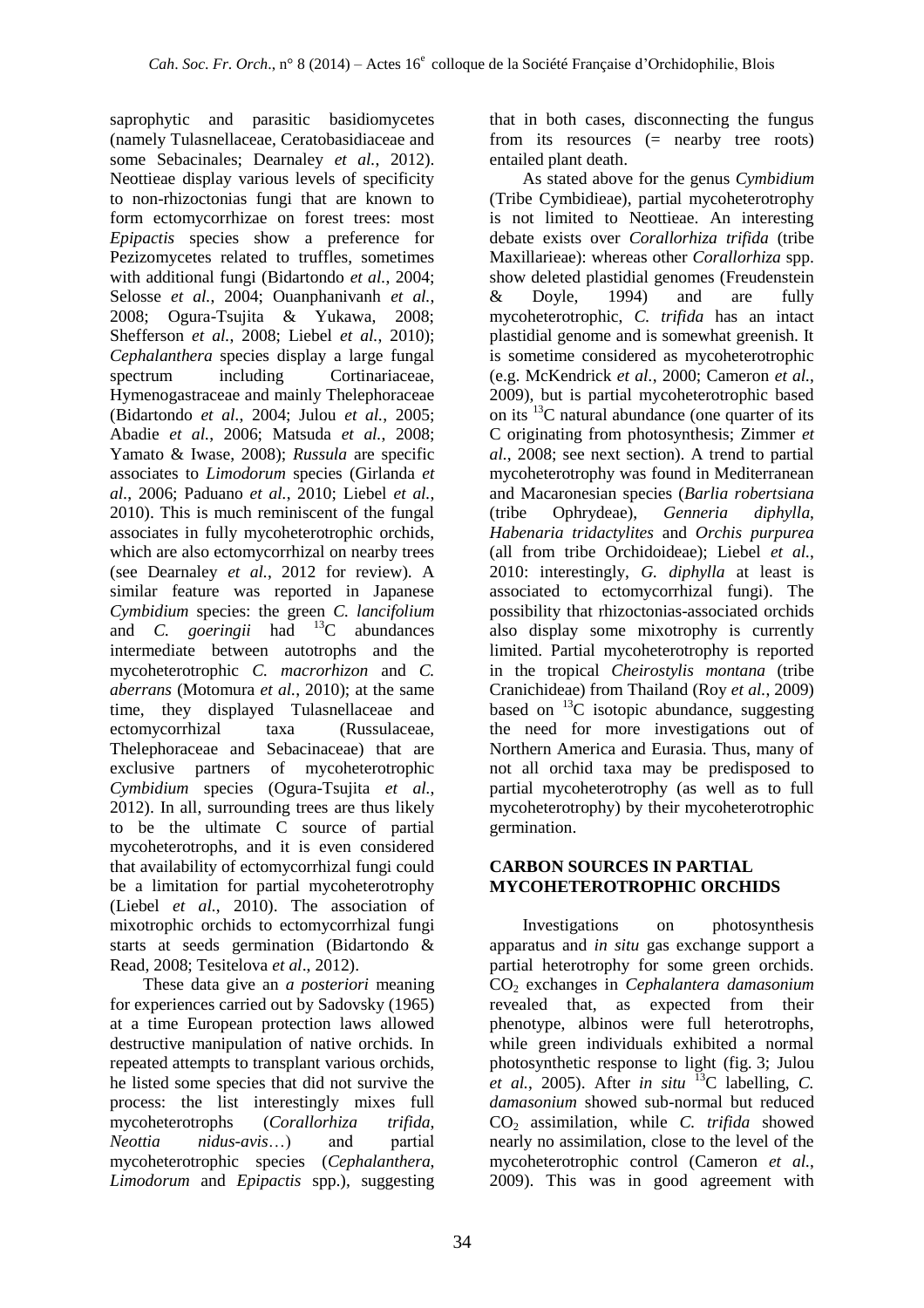chlorophyll content and fluorescence values (i.e. proper assembly of photosystems), respectively suggesting sub-normal (but reduced) and very reduced potential for photosynthesis in *C. trifida* (Julou *et al.*, 2005; Zimmer *et al.*, 2008; Cameron *et al.*, 2009). In *C. trifida*, the chlorophyll content is 1% of that of *C. damasonium* (Zimmer *et al.*, 2008). However, Montfort & Küsters (1940), measuring  $CO<sub>2</sub>$  exchange in inflorescences and maturing fruits, found that  $CO<sub>2</sub>$  assimilation was 2.2 times higher than respiration – whether differences in technology or plant origin explains this remain unclear. Intrinsic photosynthetic limitations also exist in *Limodorum abortivum*, where photosynthetic abilities do not compensate respiration even in full light (Girlanda *et al.*, 2006). In some *C. damasonium* populations however, there is evidence that low light conditions enforce the plant to survive near its compensation point (where respiration equals photosynthesis; Julou *et al.*, 2005) and drive partial mycoheterotrophy. Thus, both intrinsic and environmental factors drive partial mycoheterotrophy, depending on the species and site.

Measurement of photosynthetic activity approaches and stable isotope natural abundance are both powerful tools for investigating partial mycoheterotrophy. However, the information gained from these techniques differs. Gas exchange measurements provide snapshot information about photosynthetic activity, while stable isotope natural abundance data integrate the sources of C gain over the entire life history of a plant or plant organ. This difference may explain the diverging results for *C. trifida*, where isotopic data suggest partial mycoheterotrophy (Zimmer *et al.*, 2008) whereas  $CO<sub>2</sub>$  fixation was detected (Montfort & Küsters, 1940) or not (Cameron *et al.*, 2009). However, the major interest of stable isotopes is to allow a quantitative and comparative approach of heterotrophy level (Fig. 1): the percent of C derived from the fungi can be estimated from a linear mixing model. Briefly, the  $^{13}$ C abundance in mixotrophs can be viewed as a mixing a proportion *p* of fungal C and (1-*p*) of photosynthetic C. Reference values can be derived from  $^{13}$ C abundance in surrounding full autotrophs and full mycoheterotrophs, although some discrepancies may exist

between  $^{13}$ C abundances of co-occurring MH species (Zimmer *et al.*, 2007; Motomura *et al.*, 2010), so that albinos (Fig. 2) are the ideal conspecific reference for mycoheterotrophic  $^{13}$ C abundance whenever available. Not unexpectedly, linear mixing models reveal a continuum from autotrophy to full mycoheterotrophy in mixotrophs.

Moreover, a given species shows variable heterotrophy level. First, from one site to another: for the well-studied *C. damasonium*, this level ranges from  $p = 20$  to  $p = 85\%$ (Gebauer & Meyer, 2003); in this species, a comparison in various light environments over Europe showed that low light levels result in strong, mycoheterotrophy, while higher irradiances drive the plant towards autotrophy (Preiss *et al.*, 2010). Yet, since we have no C budget for mixotrophs, we ignore where  $^{13}$ C enrichment in shaded plants reflects a compensation of the reduced photosynthesis by an increased flow of fungal C. Alternatively, this enrichment may simply result from a lower dilution of a fixed amount of fungal C in a lower input of photosynthetic C, as suggested in albinos (Roy *et al.*, 2013). Second, mixotrophy may vary over the season in shoots, at least at moderate to high light levels: *p* increases from 80% at shoot emergence, where fungal C is thus the main resource, to 20% at fruiting time (Roy *et al.*, 2013). At this time, the photosynthesis of expanded leaves, whose efficiency looks to improve along the growth season, takes over the C furniture, partially explaining albinos' lower fitness (see below). Thus, partial mycoheterotrophy in orchids is a flexible nutritional mode, driven by light, C availability and development.

There are, however, four main caveats when using stable isotopes: First, analysis of tissues does not take into account the anabolic C that may not mix heterotrophic and autotrophic C sources in the same ratio. In *C. damasonium* at least, <sup>13</sup>C abundances do not significantly differ in catabolic CO<sub>2</sub> *versus* biomass C (Roy *et al.*, 2013). Second, the relative contribution of respiratory  $CO<sub>2</sub>$  may be enhanced in mixotrophs since they have lower need for external  $CO<sub>2</sub>$ , leading to higher <sup>13</sup>C abundance that biases estimates of *p* values. Third, beyond problems about the mycoheterotrophic baseline stated above, the autotrophic baseline for orchids remains questionable: *Goodyera repens*, a species provide C to its fungus (Cameron *et al.*, 2008),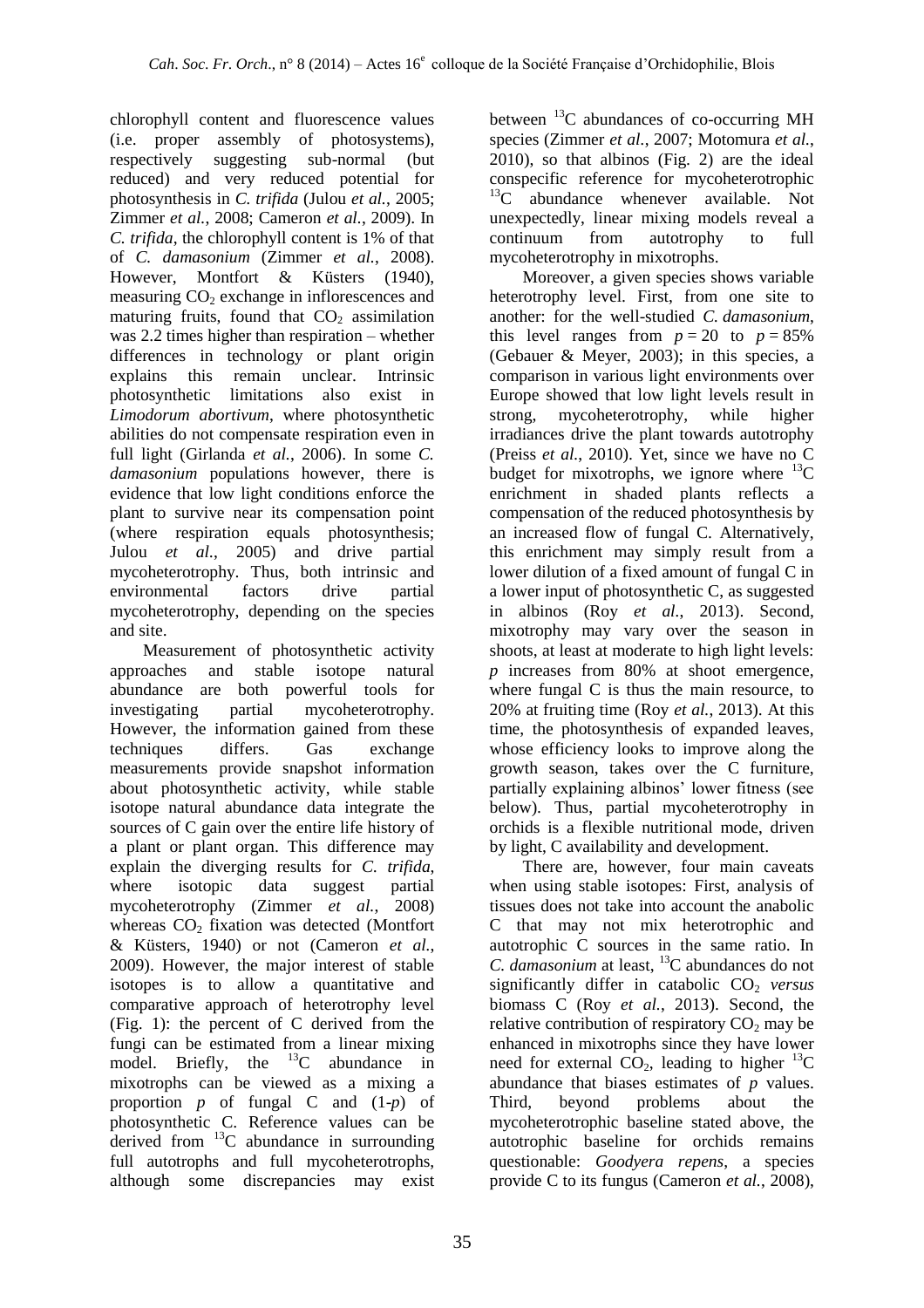is less enriched in  ${}^{13}C$  than nearby autotrophs (Hynson *et al.*, 2009a; Motomura *et al.*, 2010), and indeed several green orchids show the same trend (Liebler *et al.*, 2010). Fourth, partial mycoheterotrophic species likely have lower photosynthesis rates, resulting, as stated above, in better equilibration of  ${}^{13}CO_2$ concentration between environmental air and stomatal chamber and therefore, in increased <sup>13</sup>C discrimination (= lower <sup>13</sup>C abundance in photosynthetic C). The two latter caveats may result in under-estimation of heterotrophy level in many orchids when using non-orchid autotrophs as references. As a result, several species with normal  $^{13}$ C abundance may be 'cryptic' partial mycoheterotrophs, with heterotrophy levels not detectable by isotopic methods. Indeed, many orchids from more or less open environments associate with rhizoctonias mainly but occasionally display ectomycorrhizal fungi, e.g. *Cypripedium* (Shefferson *et al.*, 2005, 2007), *Gymnadenia* (Stark *et al.*, 2009), *Orchis* (Lievens *et al.*, 2010), or *Cryptostylis ovata* (Sommer *et al.*, 2012). These associates that were likely hidden in studies based on fungal cultivation, since ectomycorrhizal fungi do not grow easily, may allow a C flow to the plant, at least in some light environments. Moreover, a few rhizoctonias are overlooked ectomycorrhizal fungi, such as some species in Tulasnellaceae (Bidartondo *et al.*, 2003) and Ceratobasidiaceae (Bougoure *et al.*, 2009; Veldre *et al.*, 2013) that could provide C.

One may finally deplore the absence of labelling experiments directly demonstrating the C transfer from plant to (i) fungus and (ii) partial mycoheterotrophic orchid: thus, the fact that nearby trees are the ultimate C source still requires rigorous demonstration. However, there are two indirect additional evidences for the use of mycorrhizal fungi as trophic source: both <sup>15</sup>N abundance and N/C ratio are high in partial mycoheterotrophic orchids as compared to surrounding autotrophs, a trend reported for mycoheterotrophs (Gebauer & Meyer, 2003; Abadie *et al.*, 2006; Tedersoo *et al.*, 2007; Selosse & Roy, 2009; Liebel *et al.*, 2010; Roy *et al.*, 2013); these values are lower than in partial than in full mycoheterotrophs, again supporting a mixed tropic strategy. The studies of rhizoctonias orchids mentioned above also demonstrate that some putatively autotrophic orchids exhibit higher (although less extreme) <sup>15</sup>N abundance and N/C ratio than other autotrophs, again raising the possibility of a cryptic partial mycoheterotrophy.

Recently, Yagame *et al.* (2013) opened the possibility that the green orchid *Cremastra appendiculata* (tribe Cypripedieae), which associate to with fungi belonging to saprophytic *Coprinellus* (Psathyrellaceae) could be mixotrophic. This would make sense, as some fully mycoheterotrophic tropical orchids associate to saprophytic fungi (see Selosse *et al.*, 2010, for a review). Yet, the demonstration that saprophytic can support mixotrophic orchids remains pending until isotopic data are available.

### **PARTIAL MYCOHETEROTROPHY IN ADULT PYROLOIDS**

Orchids have been up to now major models for investigations on partial mycoheterotrophy, but this nutritional mode is more widespread. Species from the Pyroleae sub-tribe (Ericaceae), also called pyroloids, are small shade-tolerant perennial shrubs with impressive underground rhizome network that grow in more or less low light temperate, alpine and boreal forests. They are candidates for partial mycoheterotrophy for three reasons: First, a close, although not fully resolved, phylogenetic relationship links with the mycoheterotrophic Monotropeae and Pterosporeae (all members of the Monotropoideae; Kron *et al.*, 2002; Tedersoo *et al.*, 2007; Matsuda *et al.*, 2012). A pyroloid, *Pyrola aphylla*, is even mycoheterotrophic (Zimmer *et al.*, 2007; Hynson & Bruns, 2009), although its recognition as a separate species, or a species complex (Jolles &Wolfe, 2012), or simply an albino variant of the green *P. picta*, remains unclear (Camp, 1940; Haber, 1987). Second, as in orchids, seeds are very small and pyroloids undergo a mycoheterotrophic subterranean germination (Christoph, 1921; Lihnell, 1942) where fungi related to the *Sebacinales* and various ectomycorrhizal taxa provide C (Smith & Read, 2008; Hashimoto *et al.*, 2012; Hynson *et al.*, 2013a). Third, as many other basal Ericaceae (Selosse *et al.*, 2007), pyroloids form ectomycorrhiza-like associations: the fungus forms a sheath around the root but in addition, hyphal coils penetrating root cells (Khan, 1972; Robertson & Robertson, 1985; Vincenot *et al.*, 2008). The fungal taxa involved are typical ectomycorrhizal fungi that also colonize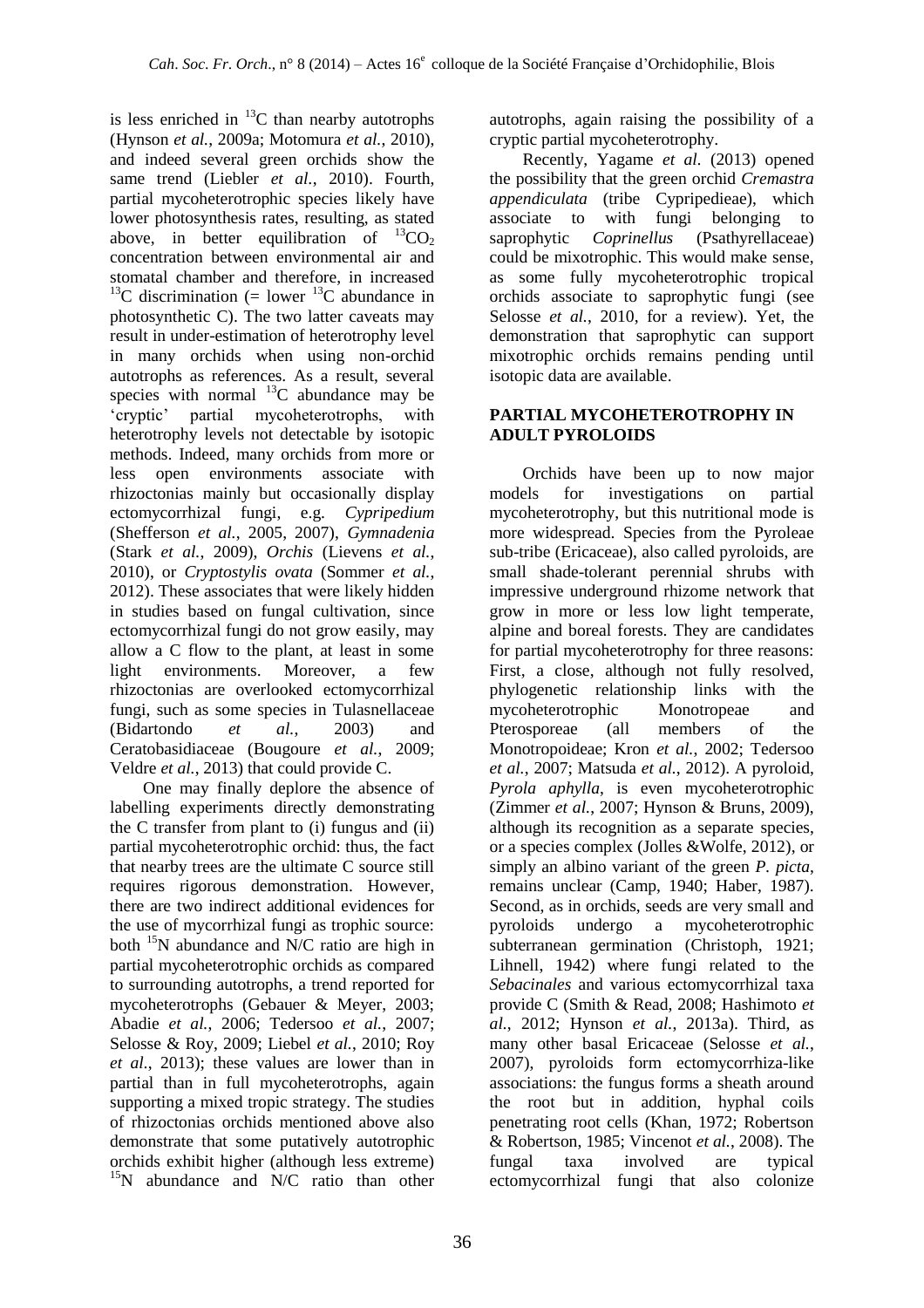surrounding tree roots (Robertson & Robertson 1985; Tedersoo *et al.*, 2007; Zimmer *et al.*, 2007; Vincenot *et al.*, 2008; Hynson & Bruns, 2009; Matsuda *et al.*, 2012), thus allowing a mycelial link to surrounding autotrophic trees.

Investigation on stable isotopes provided variable results. A first investigation in two boreal Estonian forest revealed that some pyroloids had higher  ${}^{13}$ C and  ${}^{15}$ N abundances and N/C than surrounding autotrophs, including plants from the Ericaceae family (Tedersoo *et al.*, 2007; Fig. 1). Based on a linear mixing model (using *Monotropa hypopytis* as baseline), 10 to 68% of C was of fungal origin in *Orthilia secunda*, *Pyrola chlorantha, P. rotundifolia* and *Chimaphila umbellata*. The latter species did not differ from autotrophs on one of the investigated sites, and heterotrophy level did not correlate among sites, indicating a complex regulation of this parameter among species. In a second set of investigations in more southern sites from Germany and California, (Zimmer *et al.*, 2007; Hynson *et al.*, 2009b), <sup>15</sup>N abundance and N/C values were intermediate between autotrophic and mycoheterotrophic plants for *O. secunda*, *C. umbellata*, *P. chlorantha*, *P. minor* and *P. picta*; however, based on  $^{13}C$ abundance, only *P. chlorantha* showed significant C gain at a single low irradiance site. Given the broad range of irradiances in investigated sites, light availability is unlikely to be the only driver of the heterotrophy level (Zimmer *et al.*, 2007). Alternatively, it was suggested that the C gain was not solely based on C needs, but could arise as a 'side-product' of the nitrogen and phosphorus nutrition (Selosse & Roy, 2009) as is known in mixotrophic algae (see below); indeed, a specific strategy to obtain fungal N in pyroloids could explain their unusual  $15N$ abundance and their disappearance after anthropogenic N deposition (Allen *et al.*, 2007), and some fungal C may move with the nitrogen. In Japanese *Pyrola japonica*, an endemic mixotrophic pyroloid that has unusual mycorrhizae devoid of fungal mantles, 84% of which are formed by *Russula* spp., isotopic values negatively correlated with light availability (Matsuda *et al.*, 2012), suggesting higher heterotrophy levels in shaded conditions. Concomitantly, the rate of mycorrhizal colonization and *Russula*  frequency was higher in shaded conditions, perhaps compensating for low light levels. In

an experimental shading of *C. umbellata* and *P. picta* (the only experimental studies hitherto carried out on mixotrophs; Hynson *et al.*, 2012) leaf sugars reflecting the immediate C source supported a decrease of fungal C contribution over the growth season, in the first species, but not the second. At the same time, bulk C did not change in *C. umbellata*, suggesting that isotopic contents inherited from previous physiological status can dissimulate instantaneous trends (see above).

It is thus possible that mixotrophy implies very variable features among pyroloid species, and that in some species at least, mycorrhizal symbionts and C nutrition change in accordance to light availability and growth stage, in a flexibility similar to that reported above for orchids. To further support physiological variations among pyroloids, the phylogenetic analysis by Matsuda *et al.* (2012) suggested that the *Pyrola* + *Orthilia* clade may have evolved higher mycoheterotrophic abilities, as further supported by the existence of the mycoheterotrophic *P. aphylla*, while the *Moneses* + *Chimaphila* sister clade would be less prone to mixotrophy. Interestingly, no evidence for lysis or degradation of intracellular hyphae is reported in living pyroloid root cells of pyroloids (Tedersoo *et al.*, 2007; Vincenot *et al.*, 2008), adding to the idea that such a process is not necessary for C transfer, in contrast to a lasting view issuing from early works on mycoheterotrophic orchid seedlings (Rasmussen, 1995).

 $^{14}$ C labelling was claimed to show transfer from autotrophs to pyroloids, in dual pot cultures of *Larix kaempferi* seedlings and *Pyrola incarnata* from Japan (Kunishi *et al.* 2004; Hashimoto *et al.*, 2005), but this experiment and its controls is still not published in details. A C gain from fungi may explain some ecophysiological features of pyroloids, such as the few reserves in winter (the fungal C may contribute to development of new organs in spring for *P. incarnata*; Isogai *et al.*, 2003), the low capacity for adjusting vegetative growth and leaf area after shading (in *P. rotundifolia* at least; Hunt & Hope-Simpson, 1990), or the sensibility to forest disturbances that affect mycorrhizal networks (logging, burning; Zimmer *et al.*, 2007). However, at least some green pyroloids can be outplanted (e.g. Hunt & Hope-Simpson, 1990): contrasting with partial mycoheterotrophic orchids, the use of fungal C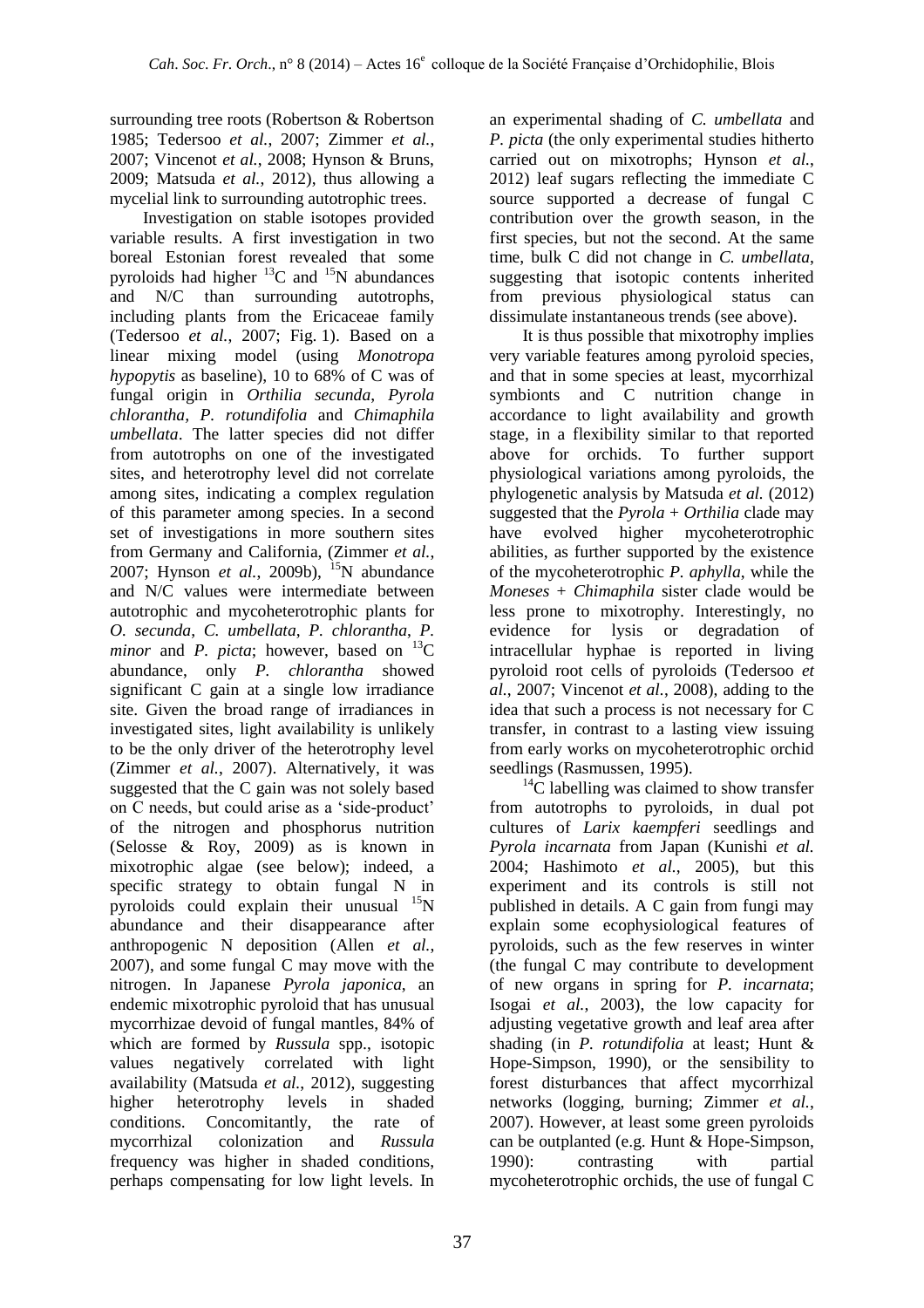in pyroloids may be thus more facultative, allowing disconnections from mycorrhizal network in some conditions. This may also resolve the discrepancies between studies reporting variable levels of heterotrophy (Tedersoo *et al.*, 2007, Zimmer *et al.*, 2007; Hynson *et al.*, 2009b), if one assumes variable levels of dependency on mycorrhizal network from one population to another.

### **EVOLUTION OF PARTIAL MYCOHETEROTROPHY AND MYCOHETEROTROPHY**

Partial mycoheterotrophic lineages add to a long list of taxa where partial heterotrophy exists in autotrophic organisms. In the general case, such a mixed strategy is called mixotrophy. This word was sometimes used as a synonym for partial mycoheterotrophy (Selosse & Roy, 2009): however, mixotrophy is larger than partial mycoheterotrophy, since mixotrophic strategies are very diverse, as exemplified below. Many independent phyla of planktonic eukaryotes are mixotrophic, either by uptake of dissolved organic matter (Kamjunke & Tittel, 2009), or by phagotrophy on unicellular preys (Jones, 2000). The latter process is a plesiomorphic condition, since ancestors of plastid-bearing taxa are considered to be phagotrophs (a process through which plastids were indeed acquired). Mixotrophy is ecologically relevant in oceans, where planktonic algae achieve up to 95% of the bacterivory in the superficial layer (Zubkov & Tarran, 2008; Moorti *et al.*, 2009). In contrast, mixotrophy in land plant is secondarily evolved, i.e. represents a reversion from full autotrophy, and its ecological relevance is still to be estimated in terrestrial ecosystems. Mixotrophy is mainly found in plants displaying close interactions with surrounding organisms: beyond partial mycoheterotrophy, making use of the widespread mycorrhizal symbiosis, mixotrophy occurs in carnivorous (Adamec, 1997) and hemiparasitic plants (Press & Graves, 1995). The later are green plants that obtain some nourishment, especially mineral nutrient and sometimes C, by parasitizing other plants. For example, despite being photosynthetic, mistletoes derive up to 63% of their C from their host (Bannister & Strong, 2001) and *Striga hermonthica* can survive as albino (Press *et al.*, 1991).

When considering phylogenetic frameworks, partial mycoheterotrophy appear as a step toward evolution of the full mycoheterotrophy (Bidartondo *et al.*, 2004; Selosse *et al.*, 2004). Mycoheterotrophic species are nested within partial mycoheterotrophic lineages in Neottiae (Figure 4; Abadie *et al.*, 2006; Selosse & Roy, 2009) and in the genus *Cymbidium* (Motomura *et al.*, 2010; Ogura-Tsujita *et al.*, 2012). Pyroloids are close to the mycoheterotrophic Monotropoideae (Monotropeae and Pterosporeae; Kron *et al.*, 2002), suggesting a similar scenario (Tedersoo *et al.*, 2007); however, the relationships within Monotropoideae deserve new analyses and a basal position of pyroloids remains uncertain (K. Kron, comm. pers.). Undoubtedly, in orchids and pyroloids at least, the initial mycoheterotrophic germination of seedlings (likely plesiomorphic in these taxa) was an additional predisposition to mixotrophy.



**Figure 4. – Polyphyly of mycoheterotrophs.** A phylogeny of Neottieae with branches with >80% bootstrap values. Green species have chlorophyll, while brown ones are mycoheterotrophic.

Evolutionary transition to mycoheterotrophy can be expected to occur frequently, since partial mycoheterotrophs often grow in young forests, with loose canopy that tend to close due to ongoing plant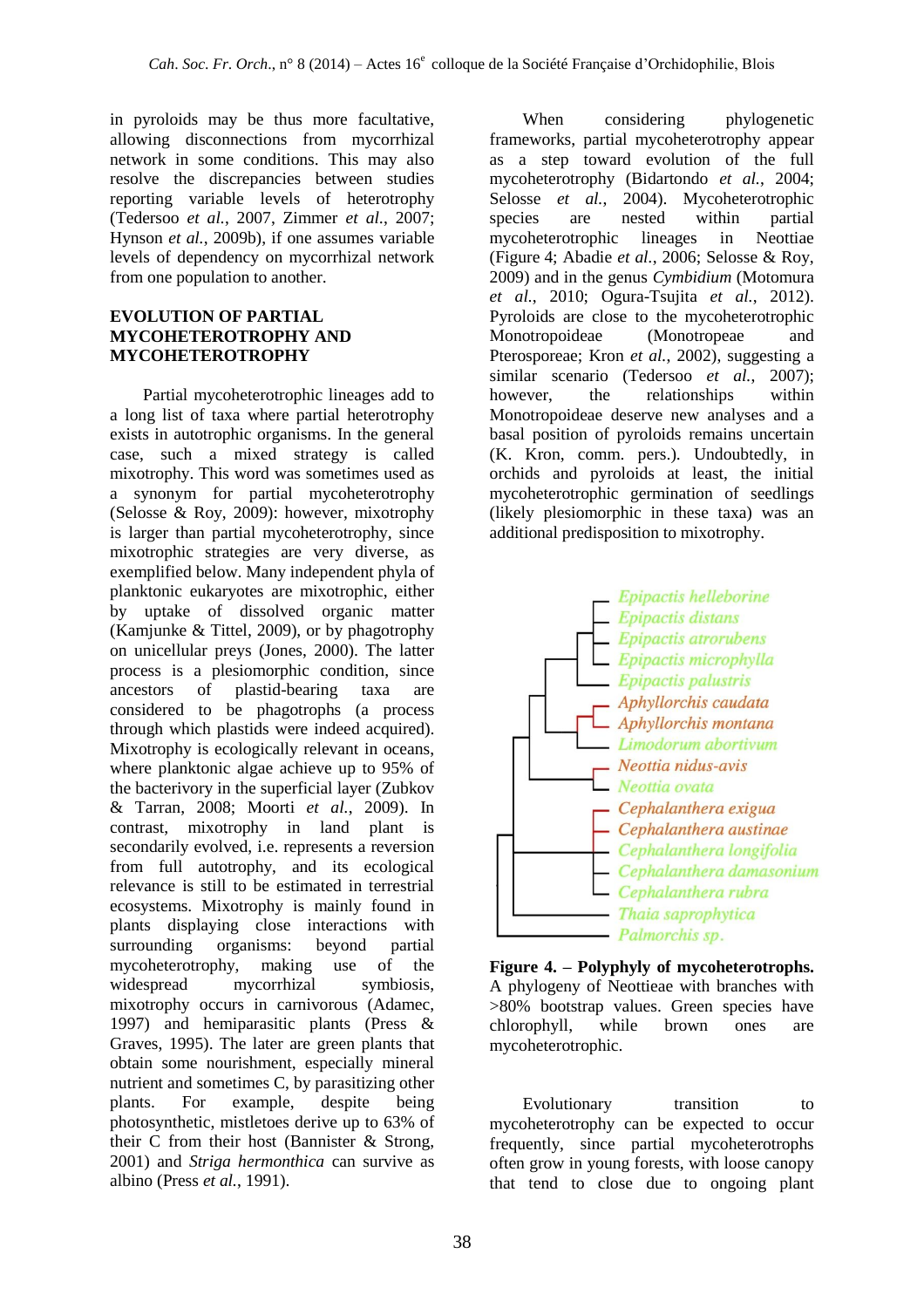ecological succession. Thus, they undergo increasing shading that selects for more lightindependent C supply (Selosse & Roy, 2009); indeed, this may explain the convergent evolution to full mycoheterotrophy observed within the Neotttieae (Figure 4; Roy *et al.*, 2009). Full mycoheterotrophy is never shown to be evolutionary reversible, maybe due to irreversible loss of photosynthetic genes both in the plastid and nucleus. However, there are<br>possible reversions from partial possible reversions from partial mycoheterotrophy to full autotrophy. For example, the *Epipactis palustris-gigantea* clade (Figure 4) is autotrophic, as shown by survival upon transplantation (Sadovsky, 1965), autotrophic  $^{13}$ C values, and association to rhizoctonias only (Bidartondo *et al.*, 2004; Zimmer *et al.*, 2007; Illyes *et al.*, 2009). Although Neottieae phylogeny (Fig. 4) and evolution of nutritional traits remain poorly resolved, the genus *Epipactis* is unlikely to be basal (Pridgeon *et al.*, 2008; Roy *et al.*, 2009), making reversion from partial mycoheterotrophic to autotrophy parsimonious scenario for the *Epipactis palustris-gigantea* clade. Biologically, a reversion is not unexpected, as long as photosynthesis genes are not impaired in partial mycoheterotrophs.

In Neottieae, albinos suggest that the transition from partial mycoheterotrophy to mycoheterotrophy cannot be sudden. In a comparison between albinos and co-occurring green individuals *in situ*, albinos displayed (1) more frequent shoot drying at fruiting, possibly due to stomatal dysfunctions, (2) lower basal metabolism (Figure 3), (3) increased sensitivity to pathogens and herbivores, (4) higher dormancy and maladapted sprouting, and, probably due to the previous differences, (5) fewer seeds, with lower germination capacity (Roy *et al.*, 2013; Figure 5). Over the growing season, fungal colonization reached its minimum in both phenotypes at time of fruiting, so that the lack of photosynthesis in fruiting albinos may contribute to C limitation, and to the above-mentioned trends. With a  $10<sup>3</sup>$ reduction of their fitness, albinos failed a successful transition to mycoheterotrophy because some traits inherited from their green ancestors were maladaptive (Roy *et al.*, 2013). Conversely, mycoheterotrophy requires at least degeneration of leaves and stomata, optimization of the temporal pattern of fungal colonization and shoot sprouting, and new defences against pathogens and herbivores.

Transition to mycoheterotrophy thus likely requires progressive and joint evolution of these traits, while a sudden loss of photosynthesis leads to unfit plants. This supports an evolutionary metastability of mixotrophy, and what prevents the emergence of fully heterotrophic taxa in mixotrophic lineages. In spite of their survival and successful fruiting in some cases, albinos likely represent snapshots of failed transitions<br>from mixotrophy to mycoheterotrophy; from mixotrophy to noteworthy, they are not reported from pyroloids. They are ecological equivalents to mutants in genetics, *i.e.* their dysfunctions may suggest what makes mycoheterotrophy successful. Although their determinism remains unknown, they offer fascinating models for comparing the physiology of mixoand mycoheterotrophs within similar genetic backgrounds.





### **PERSPECTIVES**

The existence of mixotrophy awaits confirmation from other taxa displaying mycoheterotrophic lineages (e.g., Burmanniaceae, Gentianaceae, Dioscoreales, Polygalaceae, Iridaceae, Pandanales and Petrosaviaceae; Selosse & Roy, 2009). However, these taxa associate with arbuscular mycorrhizal (AM) fungi. Specific  $^{13}$ C and  $^{15}$ N abundances in ectomycorrhizal fungi were instrumental in discovering partial mycoheterotrophy in orchids and pyroloids. We know few of isotopic abundances values in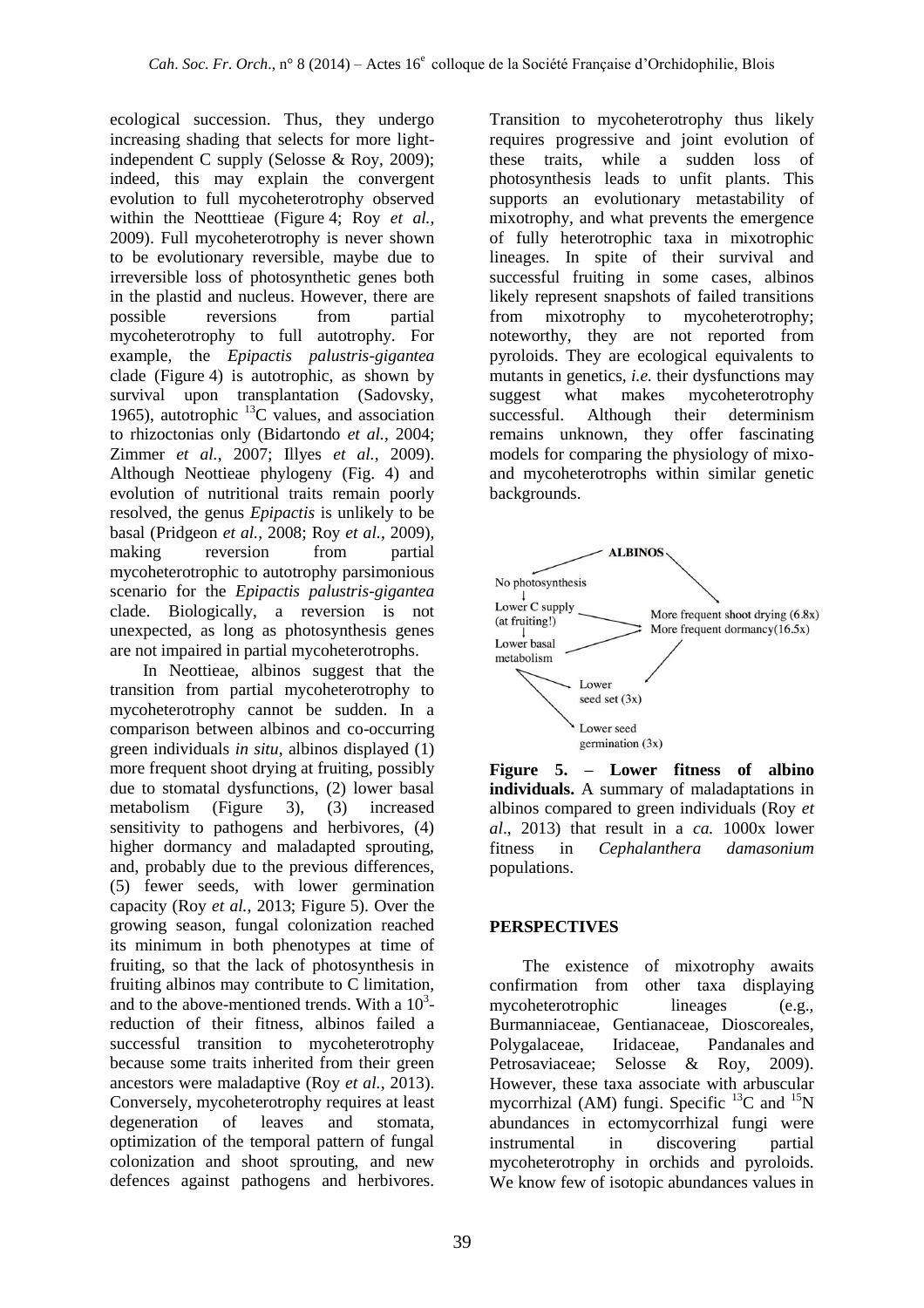AM fungi, or even in the associated mycoheterotroph, making it difficult to predict isotopic abundances in candidate AMassociated mixotrophs. Existing works suggest that fractionation is low, or even absent (Cameron & Bolin, 2010; Merckx *et al.*, 2010; Courty *et al.*, 2011), but these works are blurred by (i) the potential occurrence of C4 plants in the system (Cameron and Bolin, 2010) and (ii) the mix of over- and understorey photosynthetic C that differ in  $^{13}$ C abundances (Merckx *et al.*, 2010; Courty *et al.*, 2011). Moreover, the fact that green Burmanniaceae can be cultivated alone (Merckx *et al.*, 2010) is not in favour of a mixotrophy on AM fungal links to surrounding plants these plants at least.

Moreover, lineages devoid of mycoheterotrophs or minute seeds with mycoheterotrophic germination may display mixotrophy, but this remains to demonstrate. There is some evidence from isotopic labelling C transfer can occur between various plants, e.g. between tree seedlings through shared ectomycorrhizal fungi (Simard *et al.*, 1997) or between understorey herbs and overstorey tree, through shared AM fungi (Lerat *et al.*, 2004). However, this method does not evaluate the impact on the long-term C budget of receiving plants. Since no major effect on spontaneous  $13C$  abundance is reported in ectomycorrhizal trees (e.g., Diédhiou *et al.*, 2010), assuming that the same fractionation would occur as in orchids and pyroloid systems, the impact on C budget may be limited. Thus, it remains unsure that mycorrhizal linking plants can significantly contribute to their C nutrition in "normal" green plant. But, once again, decisive tests are still lacking.

Furthermore*,* the ecological relevance of partial mycoheterotrophs on plant communities (as demonstrated for hemiparasitic plants, e.g. Watson 2009) and on their associated fungi (exact load of the C loss, existence of a reward such as vitamins and/or protection, etc.) is still not known. These open questions are relevant, at least in boreal forest where partial mycoheterotrophs dominate the understorey (Tedersoo *et al.*, 2007), and are not assessed for full mycoheterotrophs either. If one assumes, as suggested by C flow, that the plant is parasitic on the fungus, then some conflict may occur and fungi may undergo selection to avoid this parasitism. In seedlings mycoheterotrophy that give rise to autotrophic adults, the interaction maybe positively selected on the fungal side, since investment in a future C-producing plant can compensate the

C flow to seedlings.<br>Mixo- and Mixo- and mycoheterotrophy plants<br>remain a fascinating research area. a fascinating demonstrating the power of fungi and microbial interactions in shaping plant evolution. At the epistemological level, the many cited works show how these newly discovered plant trophic strategies have enhanced researches on mycorrhizal fungi, mycorrhizal networks between plants, and metabolism of plant-fungal symbioses.

### **Acknowledgements**

We acknowledge the organizers of the  $II<sup>nd</sup>$ International Symposium on Microbiology and Biotechnology for their invitation, as well as my many co-workers for their help in developing research on mixotrophy and mycoheterotrophy in the last decade. I especially thank Mélanie Roy for help with figures. My research is supported by the CNRS, the Agence National de la Recherche and the Muséum national d'Histoire naturelle.

## **References**

- Abadie J.C., Püttsepp Ü., Gebauer G., Faccio A., Bonfante P., Selosse M.A. 2006. *Cephalanthera longifolia* (Neottieae, Orchidaceae) is mixotrophic: a comparative study between green and non-photosynthetic individuals. *Can. J. Bot.*, 84: 1462-1477.
- Adamec L. 1997. Mineral nutrition of carnivorous plants: A review. *Bot. Rev*., 63: 273-299.
- Allen E.B., Temple P.J., Bytnerowicz A., Arbaugh M.J., Sirulnik A.G., Rao L.E. 2007. Patterns of understory diversity in mixed coniferous forests of southern California impacted by air pollution. *Sci. World J.*, 21 (Suppl 1): 247-263.
- Bannister P., Strong G.L. 2001. Carbon and nitrogen isotope ratios, nitrogen content and heterotrophy in New Zealand mistletoes. *Oecologia*, 126: 10-20.
- Bidartondo M.I., Read D.J. 2008. Fungal specificity bottlenecks during orchid germination and development. *Mol. Ecol*., 17: 3707-3716.
- Bidartondo M.I., Bruns T.D., Weiß M., Sérgio C., Read D.J. 2003. Specialized cheating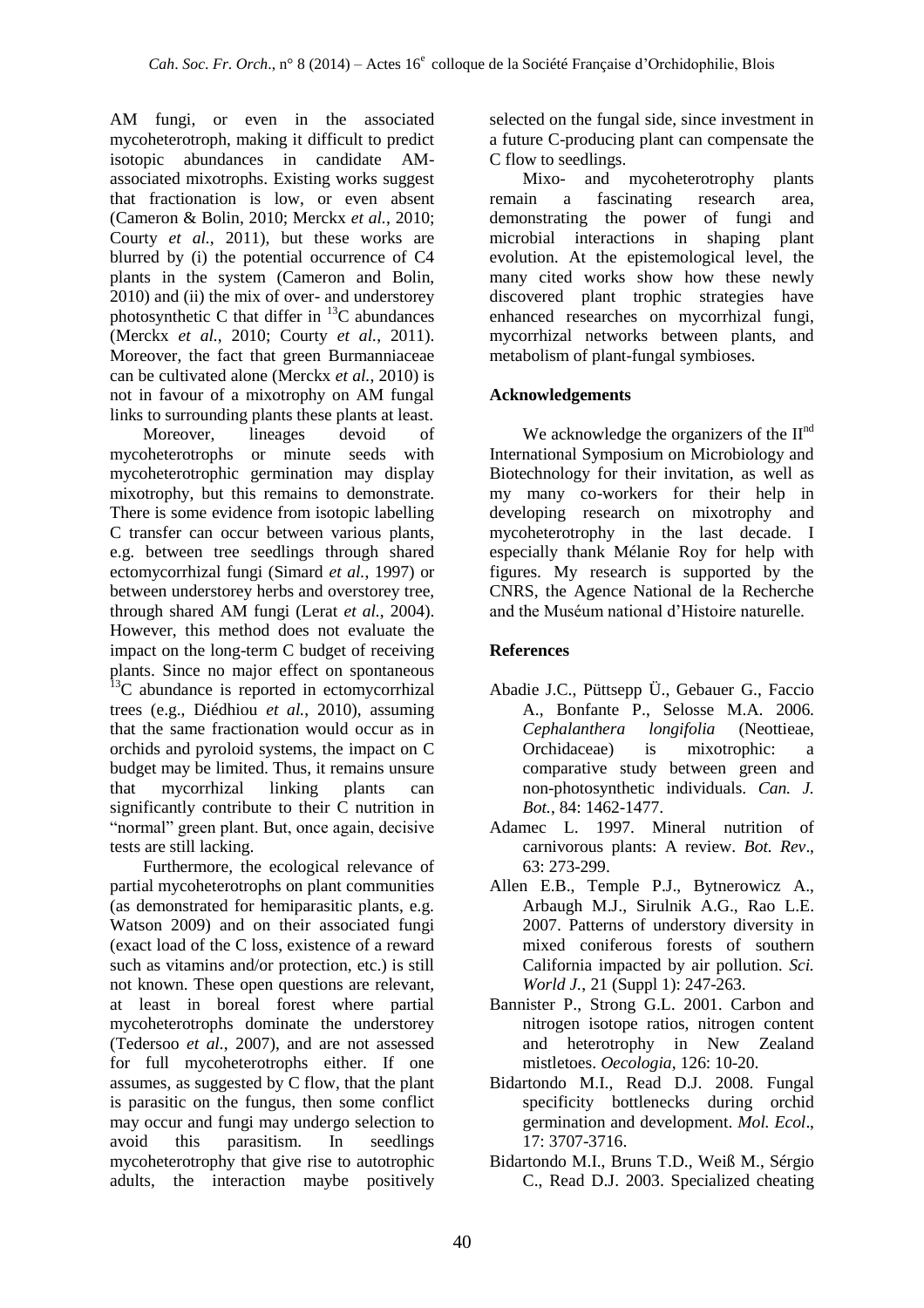of the ectomycorrhizal symbiosis by a epiparasitic liverwort. *Phil. Roy. Soc. Lond. B Bio*., 270: 835-842.

- Bidartondo M.I., Burghardt B., Gebauer G., Bruns T.D., Read D.J. 2004. Changing partners in the dark: Isotopic and molecular evidence of ectomycorrhizal liaisons between forest orchids and trees. *Phil.Roy. Soc. Lond. B Bio*., 271: 1799- 1806.
- Bidartondo M.I. 2005. The evolutionary ecology of mycoheterotrophy. *New Phytol*., 167: 335-352.
- Bougoure J., Ludwig M., Brundrett M., Grierson P. 2009. Identity and specificity of the fungi forming mycorrhizas with the rare mycoheterotrophic orchid *Rhizanthella gardneri*. *Mycol. Res*., 113:1097-106.
- Cameron D.D., Bolin J.F. 2010. Isotopic evidence of partial mycoheterotrophy in the Gentianaceae: *Bartonia virginica* and *Obolaria virginica* as case studies. *Am. J. Bot*., 97: 1272-1277.
- Cameron D.D., Johnson I., Read D.J., Leake J.R.. 2008. Giving and receiving: Measuring the carbon cost of mycorrhizas in the green orchid, *Goodyera repens*. *New Phytol*., 180: 176-84.
- Cameron D.D., Preiss K., Gebauer G., Read D.J. 2009. The chlorophyll-containing orchid *Corallorhiza trifida* derives little carbon through photosynthesis. *New Phytol*., 183: 358-364.
- Camp W.H. 1940. Aphyllous forms in *Pyrola*. *Torrey Bot. Club*, 67: 453-465.
- Cernusak L.A., Tcherkez G., Keitel C., Cornwell W.K., Santiago L.S., Knohl A., Barbour M.M., Williams D.G., Reich P.B., Ellsworth D.S., Dawson T.E., Griffiths H.G., Farquhar G.D.,Wright I.J. 2009. Why are non-photosynthetic tissues generally  $^{13}$ C enriched compared with leaves in C3 plants? Review and synthesis of current hypotheses. *Funct. Plant Biol.*, 36: 199-213.
- Christoph H. 1921. Untersuchungen über mykotrophen Verhältnisse der, Ericales" und die Keimung von Pirolaceen. Beihefte *Botanisches Centralblatt*, 38: 115-157.
- Courty P.E., Walder F., Boller T., Ineichen K., Wiemken A., Selosse M.A. 2011. C and N metabolism in mycorrhizal networks and mycoheterotrophic plants of tropical

forests: a stable isotope analysis. *Plant Physiol*., 156: 952-961.

- Dearnaley J.D.W., Martos F., Selosse M.A. 2012. Orchid mycorrhizas: molecular ecology, physiology, evolution and conservation aspects. In: Fungal Associations, 2nd Edition. Hock B, ed. The Mycota IX. Berlin, Heidelberg: Springer-Verlag, (in press).
- Diédhiou A.G., Selosse M.A., Diabate M., Dreyfus B., Bâ A.M., de Faria S.M., Galiana A., Béna G. 2010. The patterns of ectomycorrhizal host specificity and  $15N$ and  $^{13}$ C natural abundance of understorey and canopy trees in a tropical rain forest. *Environ. Microbiol*., 12: 2219-2232.
- Freudenstein J.V., Doyle J.J. 1994. Character transformation and relationships in *Corallorhiza* (Orchidaceae: Epidendroideae). I. Plastid DNA. *Am. J. Bot.*, 81: 1449-1457.
- Gebauer G., Meyer M. 2003.  $^{15}N$  and  $^{13}C$ natural abundance of autotrophic and mycoheterotrophic orchids provides insight into nitrogen and carbon gain from fungal association. *New Phytol*., 160: 209- 223.
- Girlanda M., Selosse M.A., Cafasso D., Brilli F., Delfine S., Fabbian R., Ghignone S., Pinelli P., Segreto R., Loreto F., Cozzolino S., Perotto S. 2006. Inefficient photosynthesis in the Mediterranean orchid *Limodorum abortivum* is mirrored by specific association to ectomycorrhizal Russulaceae. *Mol. Ecol*., 15: 491-50.
- Haber E. 1987. Variability, distribution, and systematics of *Pyrola picta* s.l. (Ericaceae) in Western North America. *Syst. Bot*., 12: 324-335.
- Hashimoto Y. , Fukukawa S., Kunishi A., Suga H., Richard F., Sauve M., Selosse M.A. 2012. Mycoheterotrophic germination of *Pyrola asarifolia* dust seeds reveals convergences with germination in orchids. *New Phytol*., 195: 620-630.
- Hunt R., Hope-Simpson J.F. 1990. Growth of *Pyrola rotundifolia* ssp. *maritima* in relation to shade. *New Phytol*., 114: 129- 137.
- Hynson N.A., Bruns T.D. 2009. Evidence of a myco-heterotroph in the plant family Ericaceae that lacks mycorrhizal specificity. *Phil. Roy. Soc. Lond. B Bio*., 276: 4053-4059.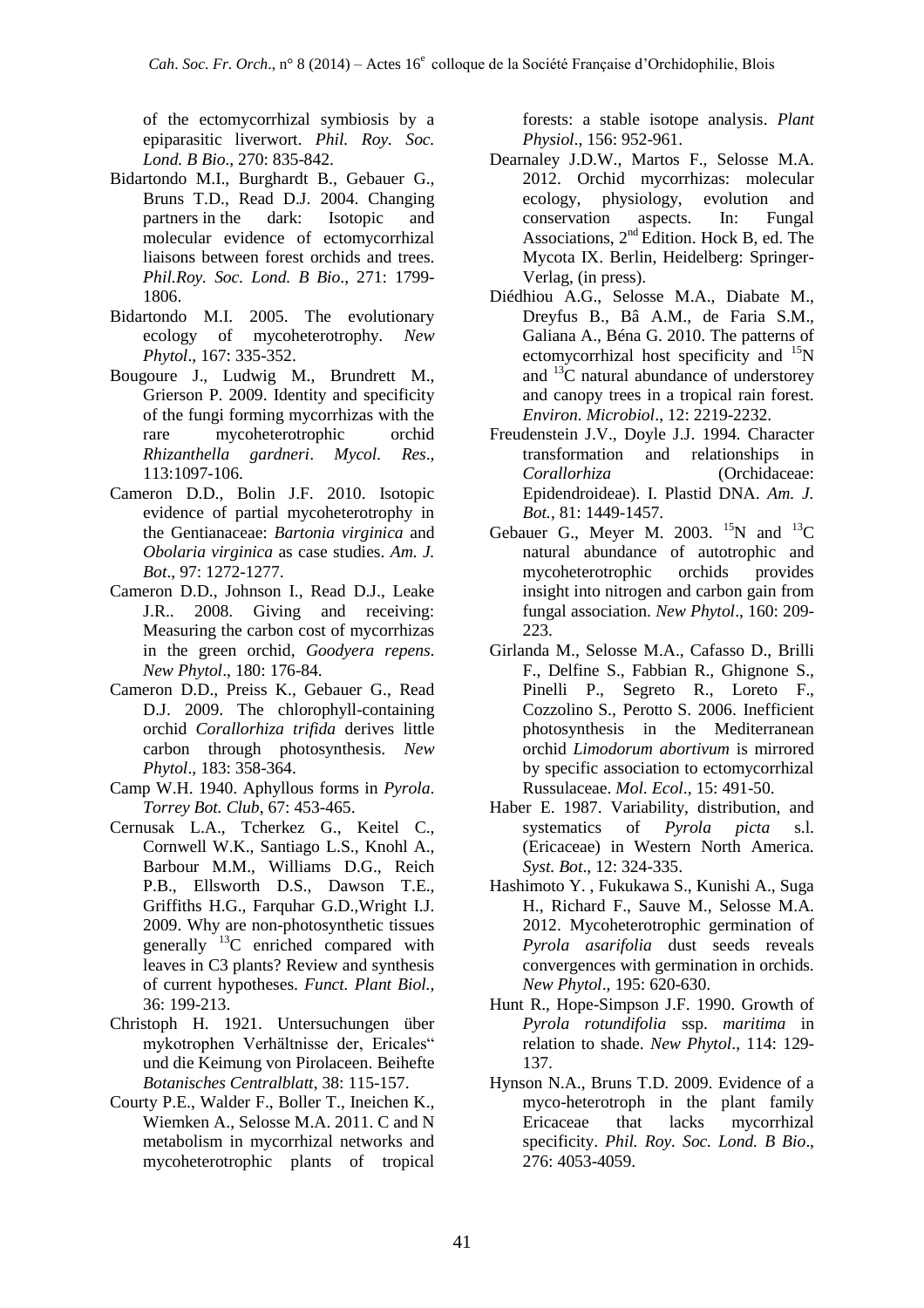- Hynson N.A., Preiss K., Gebauer G.. 2009a. Is it better to give than receive? A stable isotope perspective to orchid-fungal carbon transport in the green orchid species *Goodyera repens* and *Goodyera oblongifolia*. *New Phytol*., 182: 8-11.
- Hynson N.A., Preiss K., Gebauer G., Bruns T.D. 2009b. Isotopic evidence of full and partial myco-heterotrophy in the plant tribe Pyroleae (Ericaceae). *New Phytol*., 182: 719-726.
- Hynson N.A., Mambelli S., Amend A.S., Dawson T.E.. 2012. Measuring carbon gains from fungal networks in understory plants from the tribe Pyroleae (Ericaceae), a field manipulation and stable isotope approach. *Oecologia*, 169: 307-317.
- Hynson N.A., Madsen T.P., Selosse M.A., Adam I.K.U., Ogura-Tsujita Y., Roy M., Gebauer G. 2013b. The physiological ecology of mycoheterotrophy. In: Mycoheterotrophy: the biology of plants living on fungi. V. Merckx (ed.). Springer, Berlin Heidelberg. pp. 297-342.
- Hynson N.A., Weiß M., Preiss K., Gebauer G., Treseder K.K. 2013a. Fungal host specificity is not a bottleneck for the germination of Pyroleae species (Ericaceae) in a Bavarian forest. *Mol. Ecol.*, 22: 1473-1481.
- Irmisch T. 1855. Bemerkungen über einige Pflanzen der deutschen Flora. *Flora*, 13: 625-638.
- Illyés Z., Halász K., Rudnóy S., Ouanphanivanh N., Garay T., Bratek Z.2009. Changes in the diversity of the mycorrhizal fungi of orchids as a function of the water supply of the habitat. *J. Appl. Bot. Food Qual*., 83: 28-36.
- Isogai N., Yamamura Y., Mariko S., Nakano T. 2003. Seasonal pattern of photosynthetic production in a subalpine evergreen herb, *Pyrola incarnata*. *J. Plant Res*., 116: 199-206.
- Jolles D.D., Wolfe A.D. 2012. Genetic differentiation and crypsis among members of the mycoheterotrophic *Pyrola picta* species complex (Pyroleae: Monotropoideae: Ericaceae). *Syst. Bot*., 37: 468-477.
- Julou T., Burghardt B., Gebauer G., Berveiller D., Damesin C., Selosse M.A. 2005. Mixotrophy in orchids: insights from a comparative study of green individuals and non-photosynthetic mutants of

*Cephalanthera damasonium*. *New Phytol*., 166: 639-653.

- Kamjunke N., Tittel J. 2009. Mixotrophic algae constrain the loss of organic carbon by exudation. *J. Phycol*., 45: 807–811.
- Khan A.G. 1972 Mycorrhizae in the Pakistan Ericales. *Pak. J. Bot.,* 4: 183-194.
- Kron K.A., Judd W.S., Stevens P.F., Crayn D.M., Anderberg A.A., Gadek P.A., Quinn C.J., Luteyn J.L. 2002. Phylogenic classification of Ericaceae: molecular and morphological evidence. *Bot. Rev*., 68: 335-423.
- Kunishi A., Hasegawa S., Hashimoto Y. 2004. Effects of mycorrhiza on *Pyrola incarnata* growing in dark forest floor. Proceedings of the 51st Annual Meeting of the Ecological Society of Japan (JES51).
- Leake J.R.1994. The biology of mycoheterotrophic ('saprophytic') plants. *New Phytol*., 127: 171–216.
- Lerat S., Gauci R., Catford J.G., Vierheilig H., Piché Y., Lapointe L. 2002. 14 C transfer between the spring ephemeral *Erythronium americanum* and sugar maple saplings via arbuscular mycorrhizal fungi in natural stands. *Oecologia*, 132: 181-187.
- Liebel H.T., Bidartondo M.I., Preiss K., Segreto R., Stöckel M., Rodda M., Gebauer G. 2010. C and N isotope signatures reveal constraints to nutritional modes in orchids of the Mediterranean and Macaronesia. *Am. J. Bot*., 97: 903- 912.
- Lievens B., van Kerckhove S., Justé A., Cammue B.P.A., Honnay O., Jacquemyn H. 2010. From extensive clone libraries to comprehensive DNA arrays for the efficient and simultaneous detection and identification of orchid mycorrhizal fungi. *J. Microbiol. Meth*., 80: 76-85.
- Lihnell D. 1942. Keimungsversuche mit Pyrola-samen. *Symb. Bot. Upsal*., 6: 1-37.
- Martos F., Dulormne M., Pailler T., Bonfante P., Faccio A., Fournel J., Dubios M.P., Selosse M.A. 2009. Independent recruitment of saprotrophic fungi as mycorrhizal partners by tropical achlorophyllous orchids. *New Phytol*., 184: 668-681.
- Matsuda Y., Amiya A., Ito S.I. 2008. Colonization patterns of mycorrhizal fungi associated with two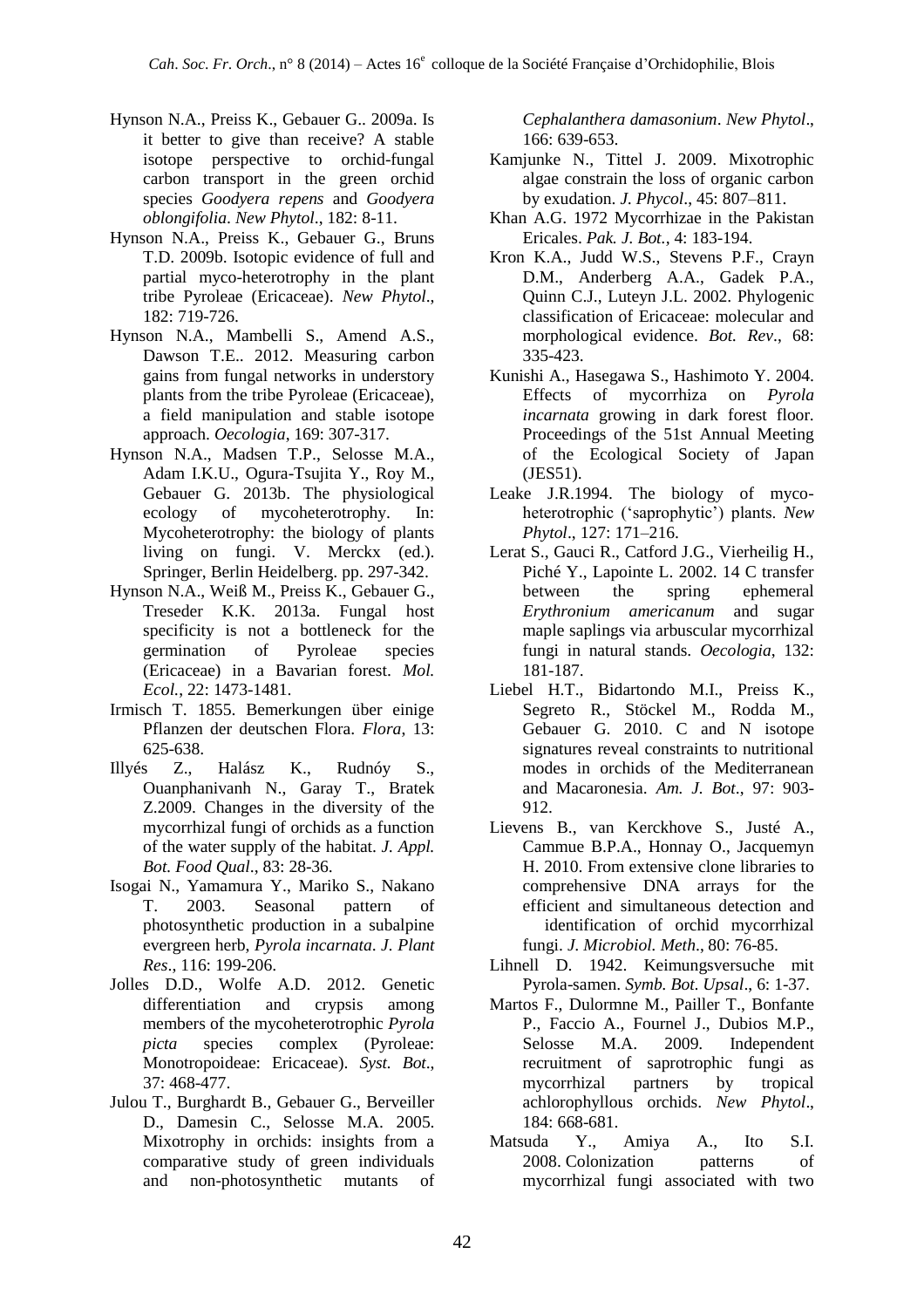rare orchids, *Cephalanthera falcata* and *C. erecta*. *Ecol. Res*., 4: 1023-1031.

- MatsudaY., Shimizu S., Mori M., Ito S.I., Selosse M.A. 2012. Seasonal and environmental changes of mycorrhizal associations and heterotrophy levels in mixotrophic *Pyrola japonica* (Ericaceae) growing under different light environments. *Am. J. Bot.*, 99: 1177-1188.
- McKendrick S.L., Leake J.R., Read D.J. 2000. Symbiotic germination and development of myco-heterotrophic plants in nature: transfer of carbon from ectomycorrhizal *Salix repens* and *Betula pendula* to the orchid *Corallorhiza trifida* through shared hyphal connections. *New Phytol*., 145: 539-548.
- Montfort C., Küsters E. 1940. Saprophytismus und Photosynthese. I. Biochemische und physiologische Studien an Humus-Orchideen. *Botanisches Archiv*., 40: 571- 633.
- Motomura H., Selosse M.A., Martos F., Kagawa A., Yukawa T. 2010. Mycoheterotrophy evolved from mixotrophic ancestors: evidence in *Cymbidium* (Orchidaceae). *Ann. Bot*., 106: 573-581.
- Ogura-Tsujita Y., Yukawa T. 2008. High mycorrhizal specificity in a widespread mycoheterotrophic plant, *Eulophia zollingeri* (Orchidaceae). *Am. J. Bot.*, 95: 93-97.
- Ogura-Tsujita Y., Yokoyama J., Miyoshi K., Yukawa T. 2012. Shifts in mycorrhizal fungi during the evolution of autotrophy to mycoheterotrophy in *Cymbidium* (Orchidaceae). *Am. J. Bot.*, 99: 1158- 1176.
- Ouanphanivanh N., Merényi Z., Orczán Á.K., Bratek Z., Szigeti Z., Illyés Z. 2008. Could orchids indicate truffle habitats? Mycorrhizal association between orchids and truffles. *Acta Biologica Szegediensis*, 52: 229-232.
- Paduano C., Rodda M., Ercole E., Girlanda M., Perotto S. 2011. Pectin localization in the Mediterranean orchid *Limodorum abortivum* reveals modulation of the plant interface in response to different mycorrhizal fungi. *Mycorrhiza*, 21: 97- 104.
- Preiss K., Adam I.K.U., Gebauer G. 2010. Irradiance governs exploitation of fungi: fine-tuning of carbon gain by two partially

myco-heterotrophic orchids. *Phil. Roy. Soc. Lond. B Bio*., 277: 1333-1336.

- Press M.C., Graves J.D. 1995. *Parasitic plants*, Chapmann et Hall.
- Press M.C., Smith J.D., Stewart G.R. 1991. Carbon acquisition and assimilation relations in parasitic plants. *Funct. Ecol*., 5: 278-283.
- Pridgeon A., Cribb P.J., Chase M.W. 2008. Genera orchidacearum: vol 4: Epidendroidae: Oxford University Press.
- Rasmussen H.N. 1995. Terrestrial orchids from seed to mycotrophic plant. Cambridge University Press.
- Renner O. 1938. Über blasse, saprophytische *Cephalanthera alba* und *Epipactis latifolia*. *Flora*, 132: 225-233.
- Robertson D.C., Robertson J.A. 1985. Ultrastructural aspects of *Pyrola* mycorrhizae. *Can. J. Bot*., 63: 1089-1098.
- Roy M., Watthana S., Stier A., Richard F., Vessabutr S., Selosse M.A. 2009. Two mycoheterotrophic orchids from Thailand tropical dipterocarpacean forests associate with a broad diversity of ectomycorrhizal fungi. *BMC Biology*, 7: 51.
- Roy M., Gonneau C., Rocheteau A., Berveiller D., Thomas J.C., Damesin C., Selosse M.A. 2013. Why do mixotrophic plants stay green? A comparison between green orchid individuals *in situ*. *Ecological Monographs*, 83: 95-117.
- Sadovsky O. 1965. Orchideen im eigenen Garten. Bayerisher Landwirtschaftsverlag, Munich, Germany.
- Salmia A. 1986. Chlorophyll-free form of *Epipactis helleborine* (Orchidaceae) in SE Finland. *Ann. Bot. Fenn*., 23: 49-57.
- Salmia A. 1989. General morphology and anatomy of chlorophyll-free and green forms of *Epipactis helleborine* (Orchidaceae). *Ann. Bot. Fenn.*, 26: 95- 105.
- Selosse M.A., Dubois M.P., Alvarez N. 2009. Do Sebacinales commonly associate with plant roots as endophytes? *Mycol. Res*., 113: 1062-1069.
- Selosse M.A., Faccio A., Scappaticci G., Bonfante P. 2004: Chlorophyllous and achlorophyllous specimens of *Epipactis microphylla* (Neottieae, Orchidaceae) are associated with ectomycorrhizal septomycetes, including truffles. *Microb. Ecol.*, 47: 416-426.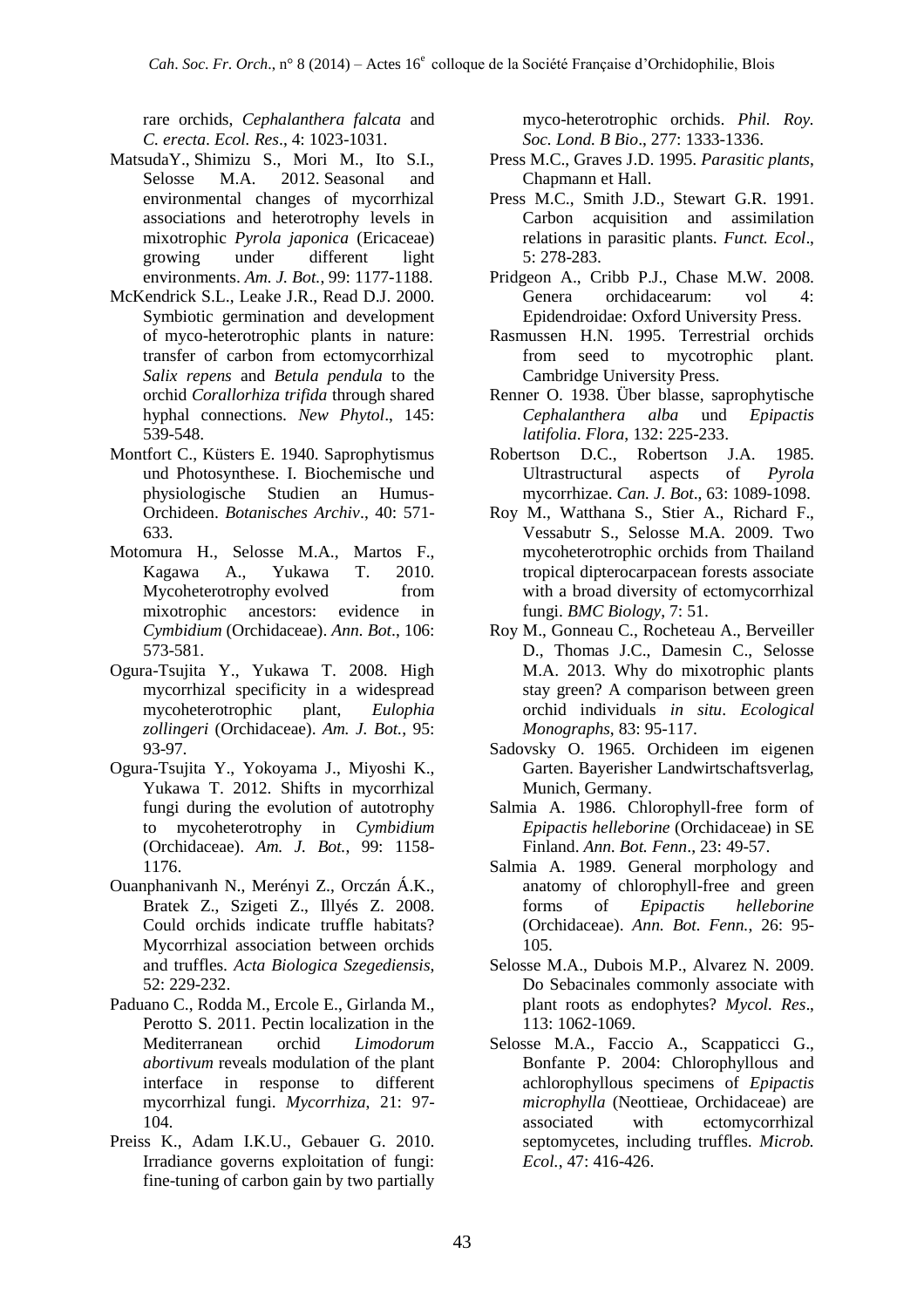- Selosse M.A., Setaro S., Glatard F., Richard F., Urcelay C., Weiß M. 2007 Sebacinales are common mycorrhizal associates of Ericaceae. *New Phytol.*, 174: 864-878.
- Selosse M.A., Boullard B., Richardson D. 2011. Noël Bernard (1874-1911): orchids to symbiosis in a dozen years, one century ago. *Symbiosis*, 54: 61-68.
- Selosse M.A., Martos F., Perry B.A., Padamsee M., Roy M., Pailler T. 2010. Saprotrophic fungal symbionts in tropical achlorophyllous orchids: Finding treasures among the 'molecular scraps'? *Plant Signaling Behaviour*, 5: 1-5.
- Shefferson R.P., Weiß M., Kull T., Taylor D.L. 2005. High specificity generally characterizes mycorrhizal association in rare lady*'*s slipper orchids, genus *Cypripedium. Mol. Ecol.*, 14: 613-626.
- Shefferson R.P., Taylor D.L., Weiß M., Garnica S., McCormick M.K., Adams S., Gray H.M., McFarland J.W., Kull T., Tali K., Yukawa T., Kawahara T., Miyoshi K., Lee Y.I. 2007. The evolutionary history of mycorrhizal specificity among lady*'*s slipper orchids evolution; *Intern. J. Organ. Evol.*, 61: 1380-1390.
- Shefferson R.P., Kull T., Tali K. 2008. Mycorrhizal interactions of orchids colonizing Estonian mine tailings hills. *Am. J. Bot*., 95: 156-164.
- Simard S.W., Perry D.A., Jones M.D., Myrold D.D., Durall D.M., Molina R. 1997. Net transfer of carbon between ectomycorrhizal tree species in the field. *Nature*, 388: 579-582.
- Smith S.E., Read D.J. 2008. Mycorrhizal Symbiosis, 3<sup>rd</sup> edn. Academic Press, London.
- Stark C., Babik W., Durka W. 2009. Fungi from the roots of the common terrestrial orchid *Gymnadenia conopsea. Mycol. Res.*, 113: 952-959.
- Tedersoo L., Pellet P., Kõljalg U., Selosse M.A. 2007. Parallel evolutionary paths to mycohetereotrophy in understorey Ericaceae and Orchidaceae: ecological evidence for mixotrophy in Pyroleae. *Oecologia*, 151: 206-217.
- Tešitelová T., Tešitel J., Jersáková J., Ríhová G., Selosse M.A. 2012. Symbiotic germination capability of four *Epipactis*  species (Orchidaceae) is broader than

expected from adult ecology. *Am. J. Bot.*, 99: 1020-1032.

- Tranchida-Lombardo V., Roy M., Bugot E., Santoro G., Püttsepp U., Selosse M.A., Cozzolino S. 2010. Spatial repartition and genetic relationship of green and albino individuals in mixed populations of *Cephalanthera* orchids. *Plant Biol*., 12: 659-667.
- Veldre V., Abarenkov K., Bahram M., Martos F., Selosse M.A., Tamm H., Kõljalg U., Tedersoo L. 2013. Evolution of nutritional modes of Ceratobasidiaceae (Cantharellales, Basidiomycota) as revealed from publicly available ITS sequences. *Fungal Ecol*., 6: 256-268.
- Vincenot L.*,* Tedersoo L.*,* Richard F.*,* Horcine H.*,* Kõljalg U.*,* Selosse M.A. 2008*.*  Fungal associates of *Pyrola rotundifolia*, a mixotrophic Ericaceae, from two Estonian boreal forests*. Mycorrhiza*, 19*:* 15-25*.*
- Watson D.M. 2009. Parasitic plants as facilitators: More dryad than Dracula? *J. Ecol*., 97: 1151-1159.
- Yagame T., Orihara T., Selosse M.A., Yamato M., Iwase K. 2012. Mixotrophy of *Platanthera minor*, an orchid associated with ectomycorrhiza-forming Ceratobasidiaceae fungi. *New Phytol.*, 193: 178-187.
- Yamato M., Iwase K. 2008. Introduction of asymbiotically propagated seedlings of *Cephalanthera falcata* (Orchidaceae) into natural habitat and investigation of colonized mycorrhizal fungi. *Ecol. Res.*, 23: 329-337.
- Zimmer K., Hynson N.A., Gebauer G., Allen E.B., Allen M.F., Read D.J. 2007. Wide geographical and ecological distribution of nitrogen and carbon gains from fungi in pyroloids and monotropoids (Ericaceae) and in orchids. *New Phytol.*, 175: 166- 175.
- Zimmer K., Meyer C., Gebauer G. 2008. The ectomycorrhizal specialist orchid *Corallorhiza trifida* is a partial mycoheterotroph. *New Phytol.*, 178: 395-400.
- Zubkov M.V., Tarran G.A. 2008. High bacterivory by the smallest phytoplankton in the North Atlantic Ocean. *Nature*, 455: 224-226.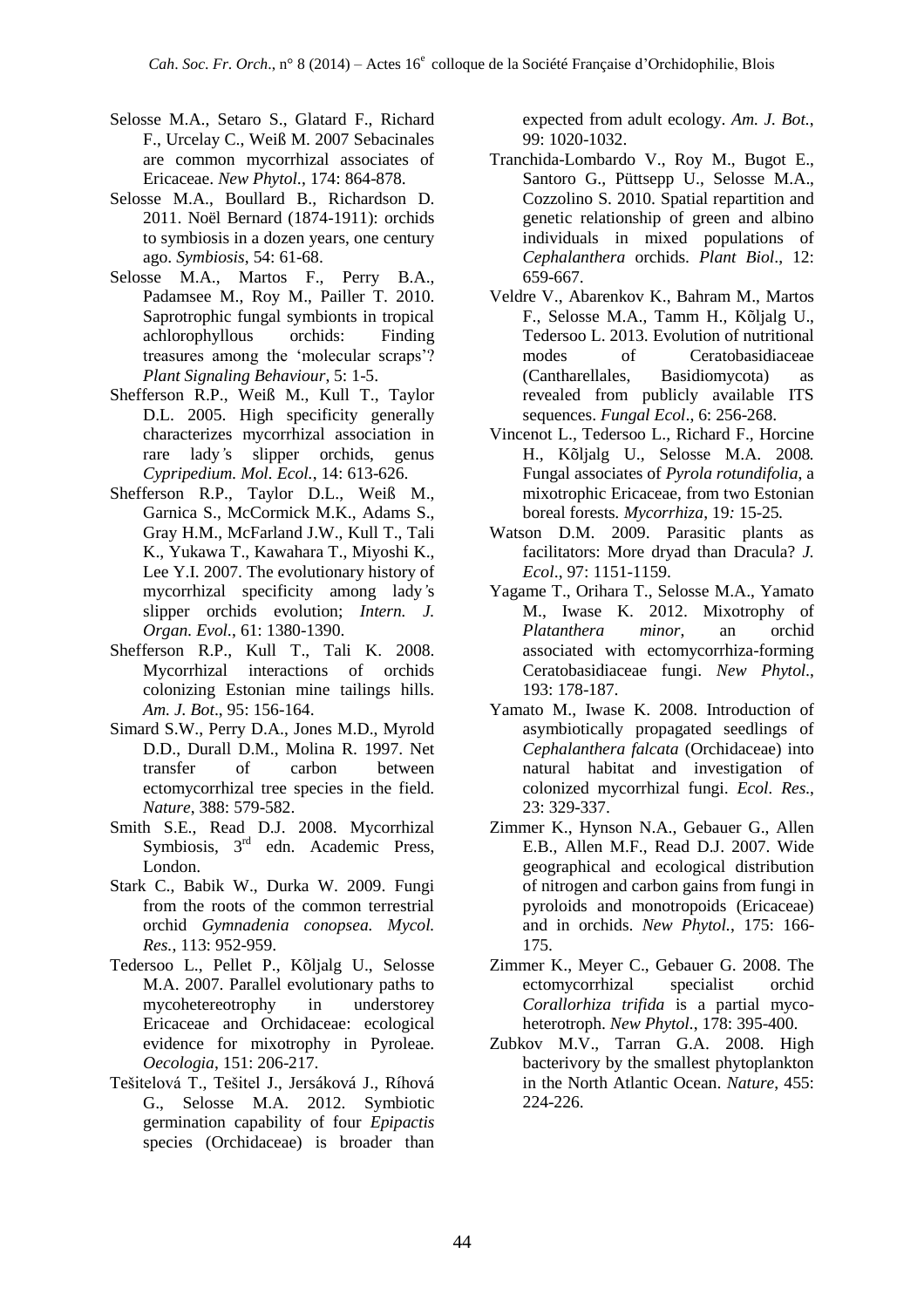# **CAHIERS DE LA SOCIÉTÉ FRANÇAISE D'ORCHIDOPHILIE**

**N°8 – 2014**

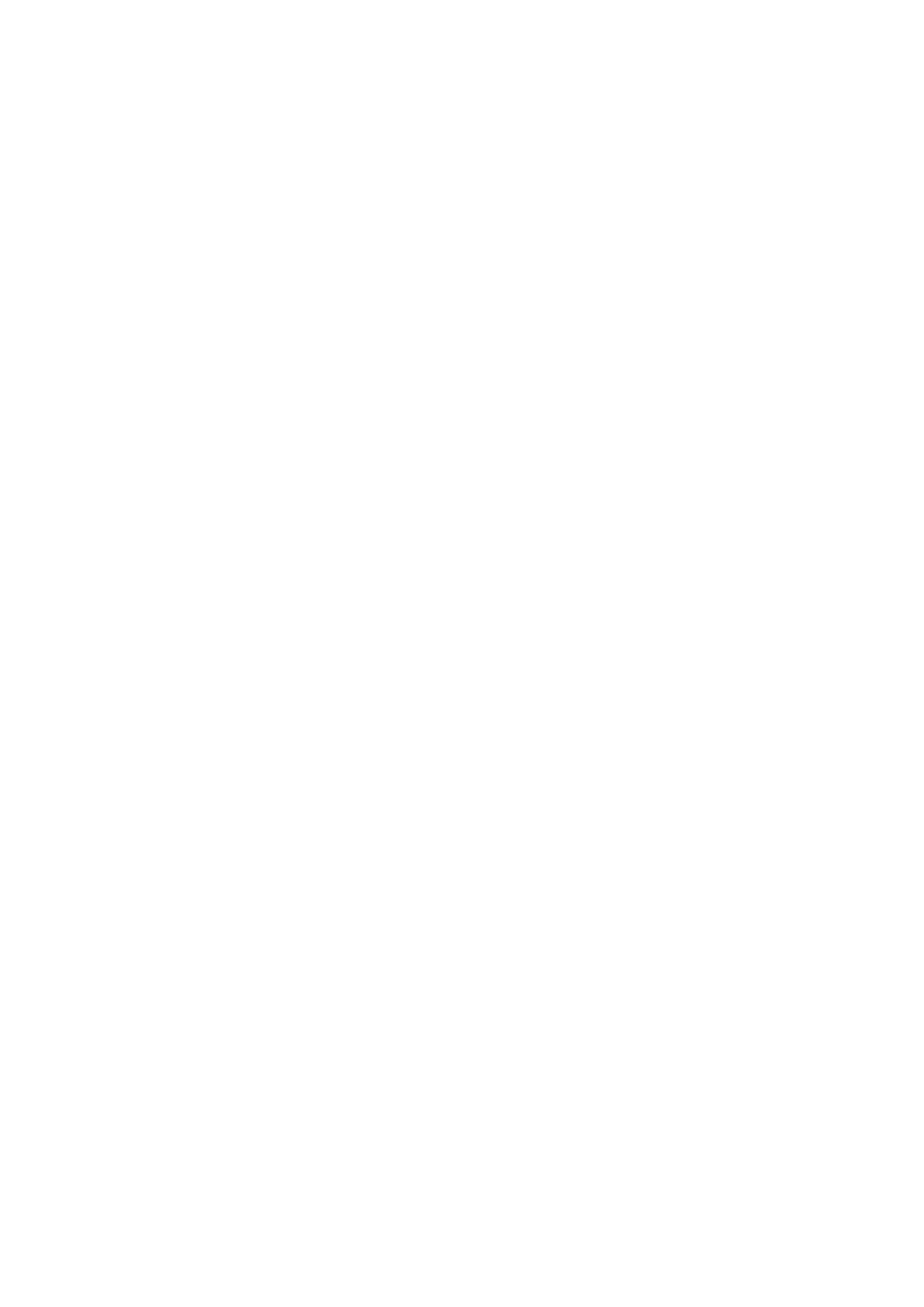# **Actes du 16 e colloque sur les Orchidées de la Société Française d'Orchidophilie**

# *Quel avenir pour les orchidées dans leur milieu ?*



# **1 er et 2 mars 2014 Blois, La Halle aux Grains**

# **Avec le soutien de la Société botanique de France**

**Colloque organisé par la Commission Scientifique de la SFO : Pascal Descourvière, Philippe Feldmann, Alain Gévaudan, Daniel Prat, Marc-Andre Selosse, Bertrand Schatz, Daniel Tyteca**

**Coordination des Actes : Daniel Prat** 

**Affiche du Colloque : Sabrina Jallet**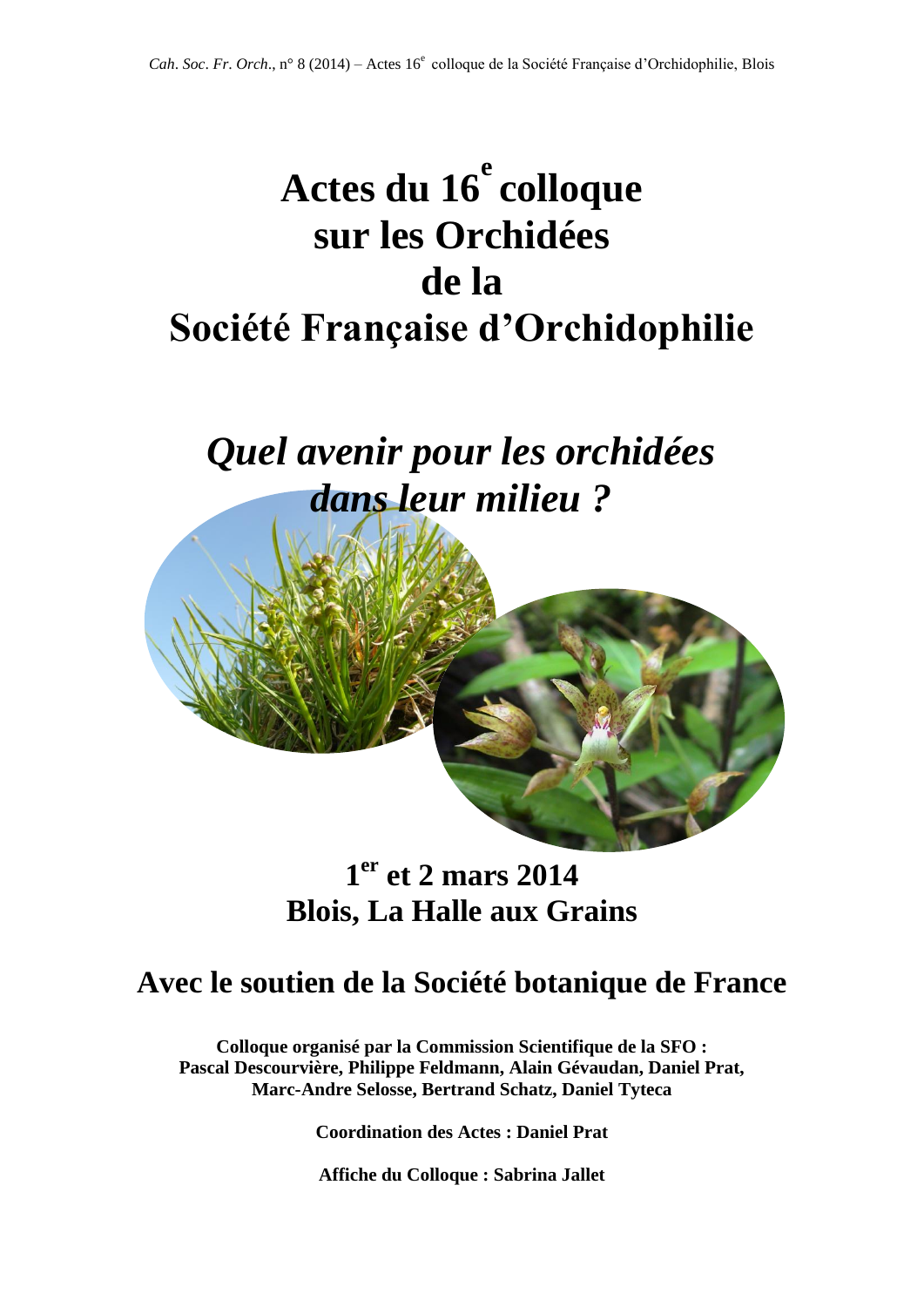**Cahiers de la Société Française d'Orchidophilie, N° 8, Actes du 16 <sup>e</sup> Colloque sur les orchidées de la Société Française d'Orchidophilie : Quel avenir pour les orchidées dans leur milieu ? ISSN 0750-0386 © SFO, Paris, 2014**

**Certificat d'inscription à la commission paritaire N° 55828**

**ISBN 978-2-905734-18-1 Actes du 16<sup>e</sup> colloque sur les Orchidées de la Société Française d'Orchidophilie, SFO, Paris, 2014, 168 p.**

> **Société Française d'Orchidophilie 17 Quai de la Seine, 75019 Paris**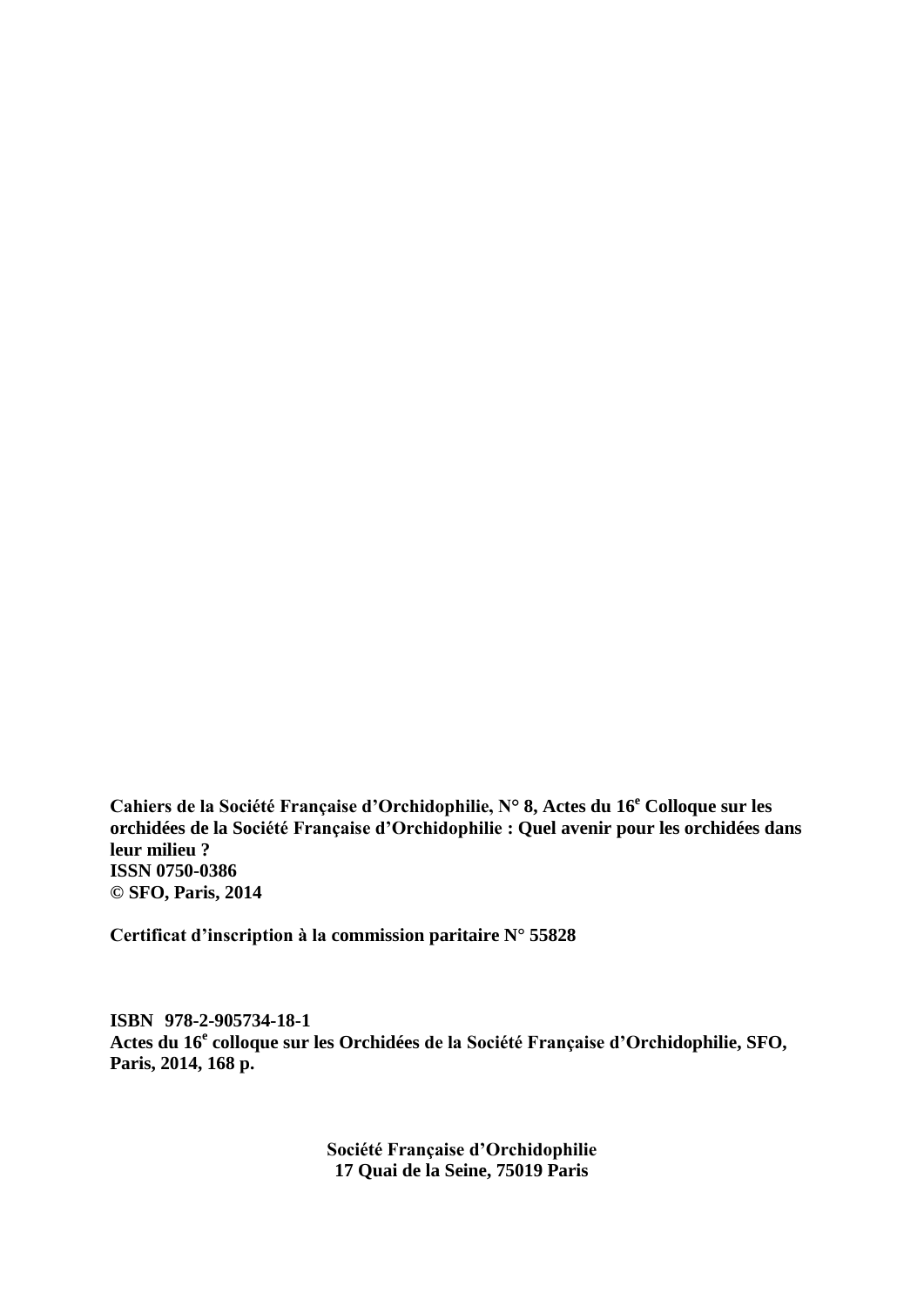# **Publications de la Société Française d'Orchidophilie**

# *L'Orchidophile*

200 fascicules publiés depuis 1970 4 fascicules par an

# *Cahiers de la Société Française d'Orchidophilie*

*Blois, 1-2 mars 2014*

N° 1 (1993) : *Synopsis des orchidées européennes, par Pierre Quentin* N° 2 (1995) : *Synopsis des orchidées européennes, deuxième édition, par Pierre Quentin* N° 3 (1996) : *Actes du 13ème colloque de la SFO, Grenoble, 29 juin – 2 juillet 1995* N° 4 (1999) : *Compte-rendu des premières journées rencontres orchidophiles Rhône-Alpes, Lyon, 30 mai-1er juin 1998* N° 5 (1999) : *Les hybrides des genres* Nigritella *et/ou* Pseudorchis*, par O. Gerbaud et W. Schmid (coédition SFO-AHO)* N° 6 (2000) : *Actes du 14 <sup>e</sup> colloque de la SFO, Paris, 20-21 novembre 1999* N° 7 (2010) : *Actes du 15<sup>e</sup> colloque sur les orchidées de la Société Française d'Orchidophilie, Montpellier, 30 mai - 1er juin 2010* N° 8 (2014) : *Actes du 16<sup>e</sup> colloque sur les orchidées de la Société Française d'Orchidophilie, Quel avenir pour les orchidées dans leur milieu ?*

# *Cartographies*

18 cartographies départementales publiées en fascicules supplémentaires à l'Orchidophile Plus de 15 autres cartographies départementales ou régionales publiées ou co-publiées

# *Ouvrages*

Divers ouvrages sur les orchidées tempérées et tropicales, de France, d'Europe et du monde, dont :

*Les orchidées de France, Belgique et Luxembourg. 2005. (M. Bournérias et D. Prat, coordinateurs)*

*Atlas des orchidées de France. 2010. (F. Dusak et D. Prat, coordinateurs) Sabots de Vénus, orchidées fascinantes. 2013. (Collectif SFO, supplément à l'Orchidophile)*